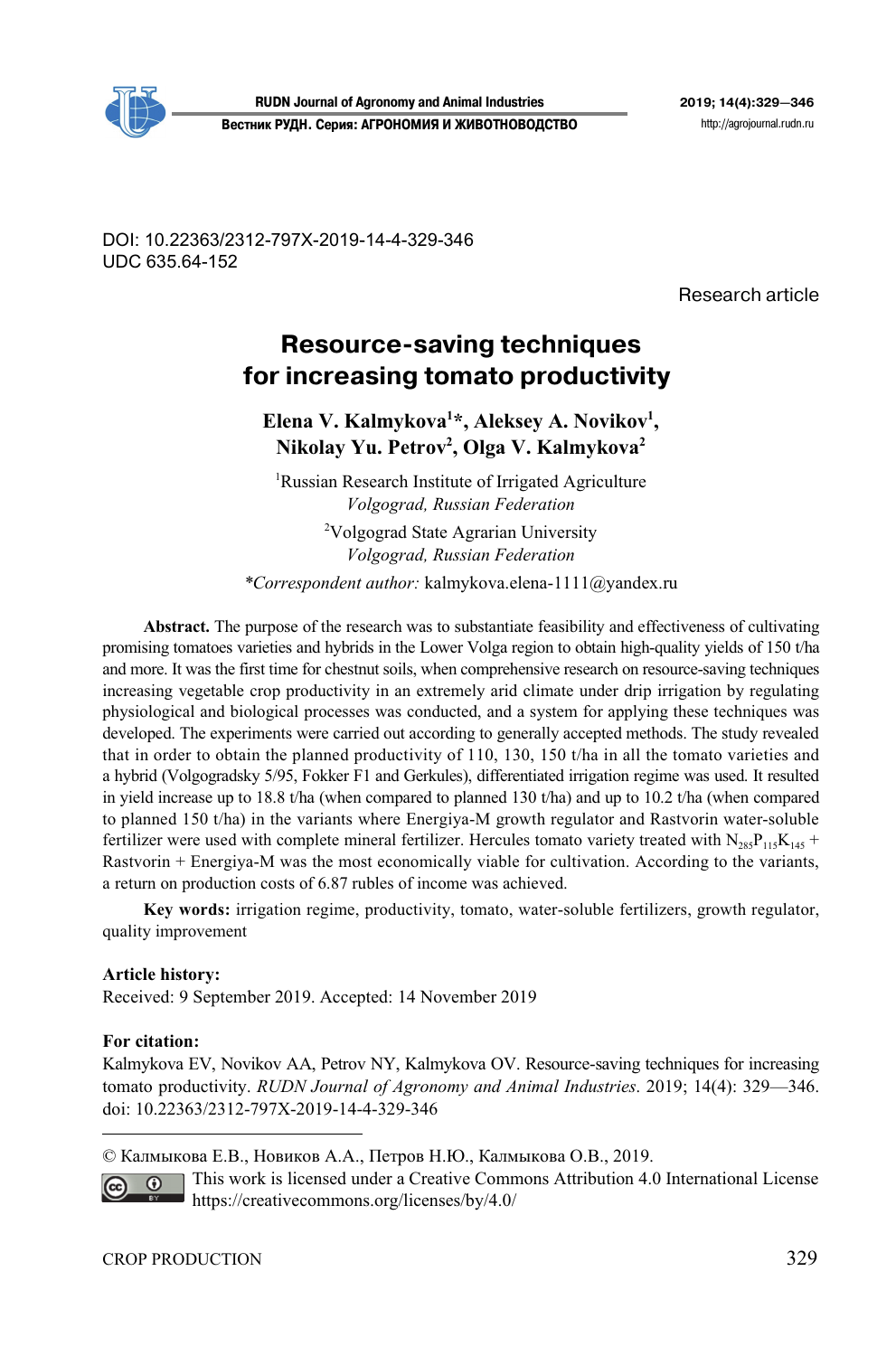#### Научная статья

# **Комплексные научные исследования ресурсосберегающих приемов повышения продуктивности томата**

**Е.В. Калмыкова1 \*, А.А. Новиков1 , Н.Ю. Петров2 , О.В. Калмыкова2**

1 Всероссийский научно-исследовательский институт орошаемого земледелия, *г. Волгоград, Российская Федерация*  2 Волгоградский государственный аграрный университет, *г. Волгоград, Российская Федерация*  \*kalmykova.elena-1111@yandex.ru

**Аннотация.** Цель исследований — обосновать целесообразность и эффективность возделывания перспективных сортов и гибридов томатов в условиях Нижнего Поволжья для получения урожайности 150 и более т/га высококачественной продукции. Впервые в зоне каштановых почв проводились комплексные научные исследования ресурсосберегающих приемов повышения продуктивности овощной культуры в условиях острозасушливого климата путем регулирования физиолого-биологических процессов при капельном орошении и разработана система применения этих приемов. Исследования в опыте осуществлялись согласно общепринятым методикам. По результатам исследований было выявлено, что на культуре томат, на всех исследуемых сортах и гибриде (Волгоградский 5/95, Фоккер F<sub>1</sub> и Геркулес), для получения планируемой продуктивности в 110, 130, 150 т/га необходимо создавать дифференцированный режим орошения, что давало возможность получать прибавку урожайности до 18,8 т/га (на планируемую урожайность 130 т/га) и до 10,2 т/га (на планируемую урожайность 150 т/га) в вариантах NPK + Растворин + Энергия-М. Для производителя наиболее экономически оправданным являлось возделывание томата сорта Геркулес на фоне  $N_{285}P_{115}K_{145}$  + Растворин + Энергия-М. По вариантам достигалась окупаемость производственных затрат в сумме 6,87 рублей дохода.

**Ключевые слова:** режим орошения, продуктивность, томат, водорастворимые удобрения, регулятор роста, повышение качества

#### **История статьи:**

Поступила в редакцию: 9 сентября 2019 г. Принята к публикации: 14 ноября 2019 г.

#### **Для цитирования:**

*Калмыкова Е.В., Новиков А.А., Петров Н.Ю., Калмыкова О.В.* Комплексные научные исследования ресурсосберегающих приемов повышения продуктивности томата // Вестник Российского университета дружбы народов. Серия: Агрономия и животноводство. 2019. Т. 14. № 4. 329—346. doi: 10.22363/2312-797X-2019-14-4-329-346

## **Introduction**

Vegetable growing is one of the main branches in agro-industrial complex, providing population with vitamins C, B, B<sub>2</sub>, A, H, B<sub>9</sub>, pectin, minerals, nutrients and other substances that determine a person's healthy diet all year round [1—3].

In the Russian Federation, main vegetable croplands including tomatoes are located in the southern regions. The Lower Volga region is considered to be 'Russian garden'.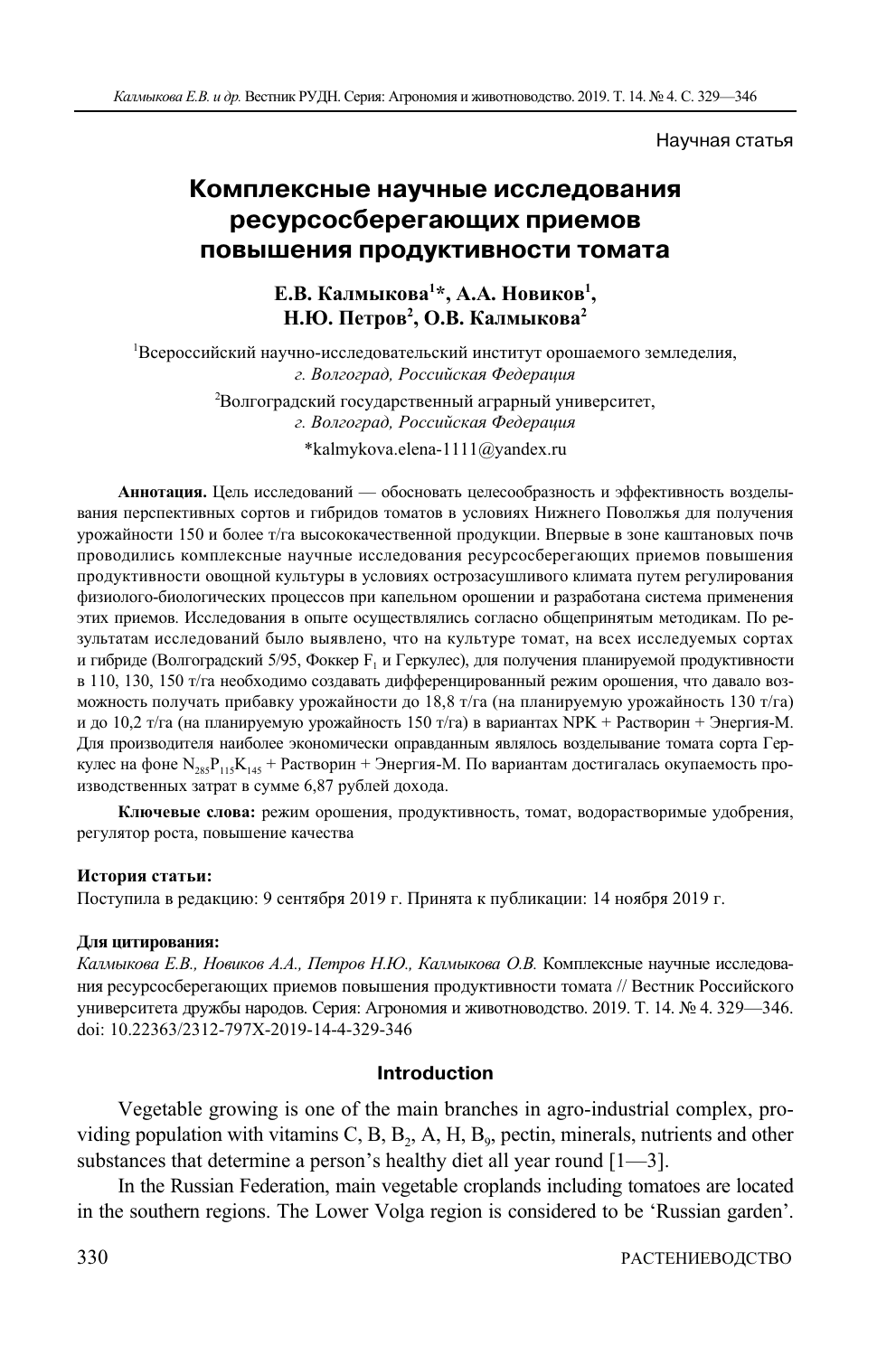The region has favorable climatic conditions for vegetable growing and, therefore, occupies a leading position in the country in vegetables production. Here, the industry depends on irrigation, since irrigated agriculture occupying 53% of the arable land gives 90% of all gross output [4]. Vegetable production in this region is at consistently high levels — open-ground vegetable harvests in the industrial sector of vegetable growing amounted to 531.3 thousand tons in  $2016 - 11.6\%$  of the total value in the Russian Federation, this was the second place among Russian regions. For sown areas, the second place belongs to vegetable crops — 15.6 thousand ha, which is 8.3% of all areas [5].

Tomatoes are one of the most nutritious vegetables. The fruits of tomatoes contain sugars, acids, aromatic substances, as well as a large amount of vitamins. High taste, nutritional and dietary qualities, and a variety of cooking methods have made tomatoes a popular vegetable [3, 6].

Currently, production of open ground vegetables is carried out mainly without drip irrigation, not considering variety adaptability to climatic conditions [7—9].

High yields combined with high quality fruits are a common requirement for tomato producers, which can only be achieved considering critical production factors. These include proper irrigation management, variety selection, disease prevention, soil fertility, climate, etc. Many authors have revealed that adherence to agro-technological measures with the key role of nutrition determined tomato quality and yield [10—17].

Therefore, the study on resource-saving techniques increasing vegetable crop yields, including micro-irrigation, water-soluble fertilizers and growth stimulants, is relevant.

The purpose of the research was to rationalize technological methods for obtaining 150 t/ha and more high-quality yields of vegetables considering climatic conditions of the Lower Volga region.

# **Materials and methods**

Split plot experiments were carried out according to [18—21]. Arrangement of plots by varieties and hybrids was systematic, by nutritional regimes — randomized. The accounting area of first-order plots (water regime), second-order plots (varieties and hybrids) and third-order plots (nutrient regimes) was 295 m<sup>2</sup>, 100 m<sup>2</sup> and 7.5 m<sup>2</sup>, respectively. The experiment was replicated three times. Scheme for sowing tomato seeds was  $0.50 + 0.90$  m.

*Factor A* — agro-ecological assessment of varieties and hybrids of Russian and foreign breeding. The following tomato varieties and hybrids were studied: Volgogradsky 5/95 (standard), Fokker F1 hybrid, Gerkules variety.

*Factor B* — scientific substantiation of managing planned tomato productivity: 110, 130, 150 t/ha. Variants:

1) control;

2) Energiya-M growth regulator;

3) fertilizers for 110 t/ha yield:  $N - 210$  kg/ha active ingredient;  $P_2O_5 - 85$  kg/ha active ingredient,  $K_2O$  — 105 kg/ha active ingredient;

4) fertilizers for 130 t/ha yield: N — 250 kg/ha active ingredient;  $P_2O_5$  — 100 kg/ha active ingredient;  $K_2O - 125$  kg/ha active ingredient;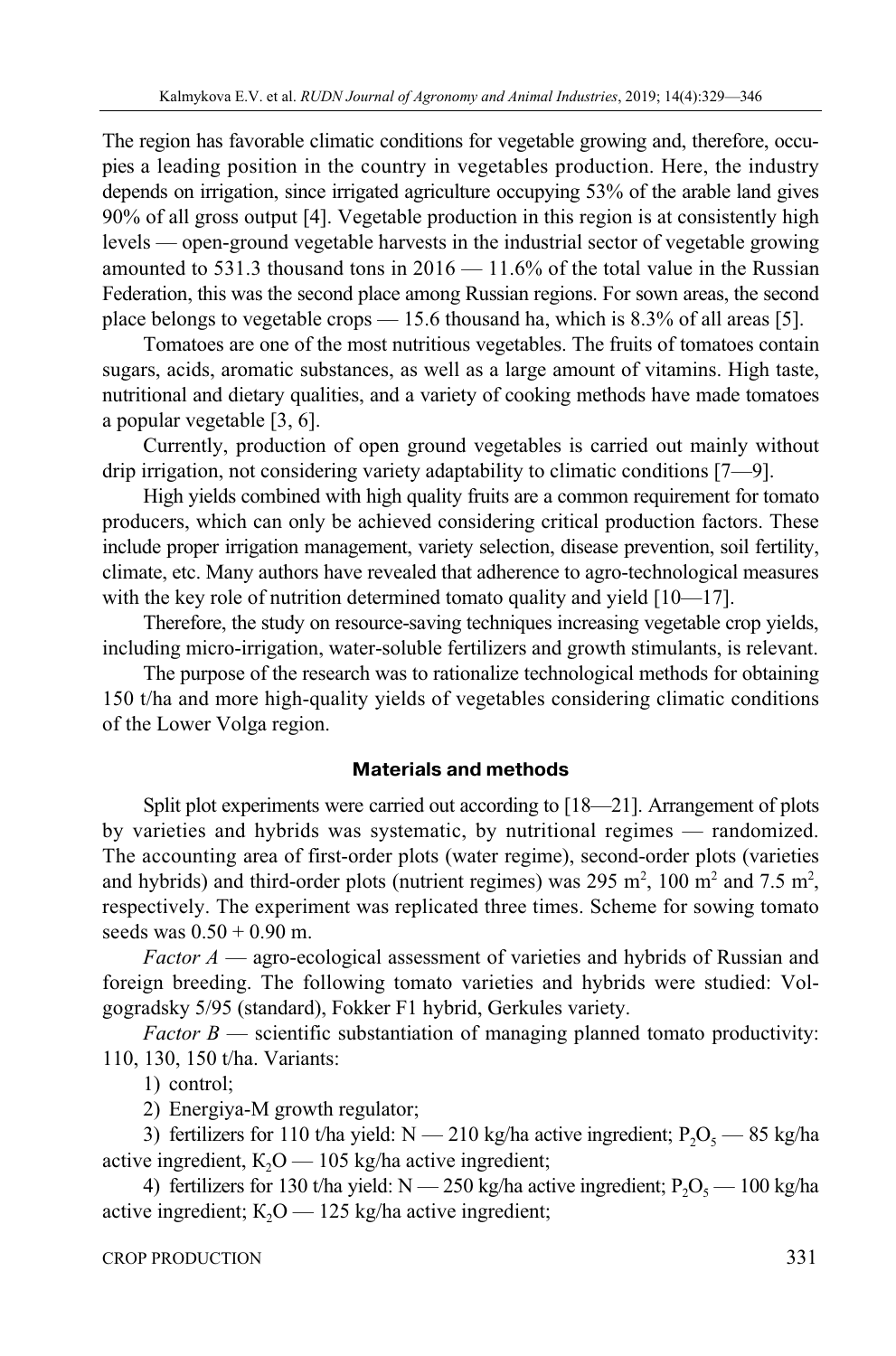5) fertilizers for 150 t/ha yield:  $N = 285$  kg/ha active ingredient;  $P_2O_5 = 115$  kg/ha active ingredient,  $K_2O - 145$  kg/ha active ingredient;

6) Rastvorin water-soluble fertilizer;

7) Rastvorin water-soluble fertilizer and Energiya-M growth regulator;

8) NPK fertilizers, Rastvorin and Energiya-M for 110 t/ha yield;

9) NPK fertilizers, Rastvorin and Energiya-M for 130 t/ha yield;

10) NPK fertilizers, Rastvorin and Energiya-M for 150 t/ha yield.

*Factor C* — irrigation regimes affect on tomato productivity:

1) maintaining pre-irrigation moisture level at 75...75...75% field capacity (FC) (constant irrigation regime);

2) maintaining pre-irrigation moisture level at 70...80...75% FC (differentiated irrigation regime): sowing — flowering — 70% FC; flowering — milk ripeness — 80% FC; milk ripeness — full ripeness — 75% FC.

As mineral fertilizers, ammonium nitrate, double superphosphate and potassium chloride were studied. For irrigation in the experimental plot, Neodrip drip irrigation system was mounted complete with drip pipelines having water outlets every 0.3 m and 1.55 l/h dropper capacity. Irrigation pipelines of drip irrigation system were laid simultaneously during crop sowing.

The first top dressing (10...15 g of Rastvorin per 10 l of water) was carried out after 5...7 leaves appeared. During fruit formation, Rastvorin solution (25 g per 10 l of water) was used. Spraying was carried out with the same solution after 7...10 days. The presence of several fertilizers made it possible to combine top dressing depending on phase of plant development. The treatment with Energiya-M growth regulator included: 1) seed soaking (1 ml/1 kg of seeds) for 30...40 min with operation solution flow rate of 2 l/kg; 2) subsequent spraying (15 g/ha) and leaf top dressing (15 g per 300 g of water) in initial growth period, and during flower formation-flowering growth stage.

# **Results and Discussion**

The studies were conducted in 2011—2016 in Zaitseva V.A. farm, Gorodishchensky district, the Volgograd region. Composition of the studied soils was heavy loamy in 80% of the territory and was characterized by a low (2.31%) humus content in arable layer, and at a depth of 0.4...1.0 m its amount decreased from 1.05 to 0.32%. Low humus content in this soil is explained by the fact that conversion of organic substances in the zone of chestnut soils has a specific zonal character. Water-physical soil properties are affected directly by soil composition. Soil density varied horizontally, the lowest was noted in  $0.0...0.1$  m layer  $-1.24$  t/m<sup>3</sup>. With further deepening, this indicator increased in the studied soil layer: for 0.0...0.6 m — to 1.35  $t/m^3$ , for 0.0...1.0 m — to 1.45  $t/m^3$ . The highest soil density was noted at 1 m depth and amounted to  $1.62 \text{ t/m}^3$ . Total soil porosity of arable layer ranged from 50.4 to 47.5%. The field capacity ranged from 25.60% in 0.0...0.1 m layer to 22.82% in 0.0...0.6 m layer. The field capacity was 20.4%, wilting moisture for 0.0...1.0 m layer averaged 8.49%; soil pH was 6.8...8.0. Hydrolyzable nitrogen availability (according to Kornfield [22—23]) of experimental plot soil was low (less than 100 mg/kg of soil), mobile phosphorus (according to Machigin [24]) — from low to medium (16...30 mg/kg of soil), exchange potassium (according to Machigin  $[24]$ ) — high  $(300...500$  mg/kg of soil).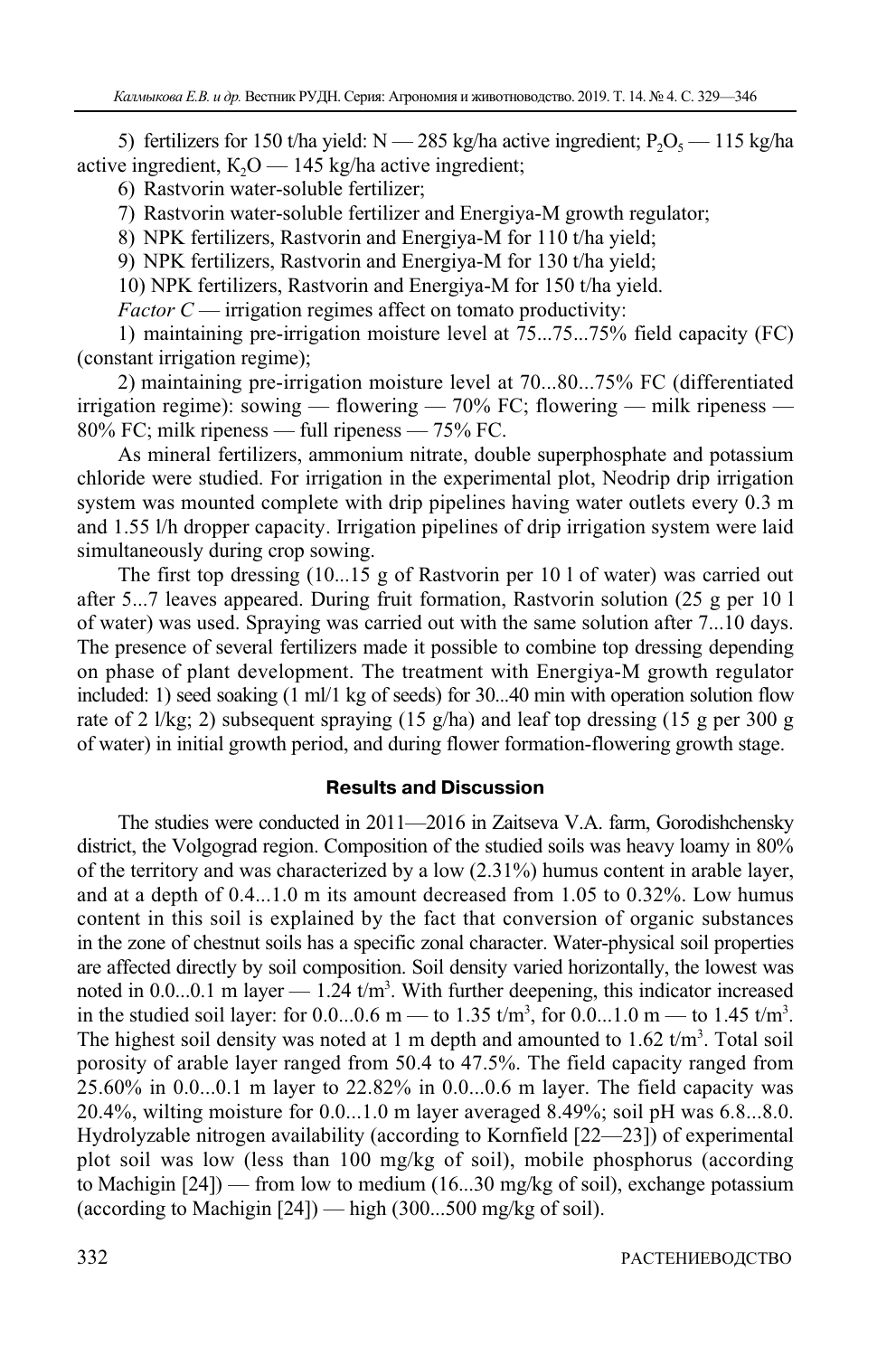In our experiments, an increase in irrigation rate under differentiated irrigation regime was due to different irrigation rates and distribution of irrigation dates by growth and development phases. For constant irrigation regime, irrigation rate was stable over all interphase periods and was within  $163 \text{ m}^3/\text{ha}$ . For differentiated irrigation regime, irrigation rate was redistributed over growth stages: during sowing and flowering — 199 m3 /ha with 8 average total number of irrigations during this period, which was 3 less irrigations compared to constant irrigation regime. Under constant irrigation regime in flowering — fruit formation — milk ripeness stages, 10 irrigations (163 m<sup>3</sup>/ha) were carried out, under differentiated irrigation  $- 16$  irrigations (127 m<sup>3</sup>/ha). In milk ripeness — full ripeness stage, 7 irrigations (163 m<sup>3</sup>/ha) was performed under both irrigation regimes on average over research years.

Differentiation of irrigation regime parameters in research years was the most significant in individual phases of growth and development of tomatoes. So, in extremely arid years, the largest number of irrigations were required for all interphase periods and irrigation regimes: 28 and 30 — for constant irrigation regime in 2012 and 2014, respectively; 27 and 30 — with for differentiated regime in 2012 and 2014, respectively. The irrigation rate during this period was the largest and amounted to  $5542 \text{ m}^3/\text{ha}$ in 2012 and 5868 m<sup>3</sup>/ha in 2014 under a constant irrigation regime, and 5906 and 6268 m3 /ha under differentiated regime in 2012 and 2014, respectively. In the most favorable hydrothermal indices in 2016, 15 irrigations were carried out with the lowest irrigation rate — 2934 m<sup>3</sup>/ha while constantly maintaining 75% soil moisture, 3207 m<sup>3</sup>/ha for differentiated regime. However, during the growing season, differences were observed in sowing-flowering period: with a constant irrigation regime — 5, with differentiated — 1 irrigation less. Significant differences were observed in flowering fruit formation — milk ripeness period: 6 irrigations with  $163 \text{ m}^3/\text{ha}$  rate were carried out under constant irrigation regime, 10 irrigations with  $127 \text{ m}^3/\text{ha}$  rate — under differentiated irrigation. 23 irrigations (4483 m<sup>3</sup>/ha) averaged for constant regime of irrigation in 2011—2016, 22 irrigations (4804 m<sup>3</sup>/ha) were carried out under differentiated regime. In all cases, the irrigation rate was the main entry in water balance of tomato crops.

At the same time, in different years, depending on the prevailing weather conditions, irrigation water accounted 44.95 to 85.98% for a constant irrigation regime and 47.29 to 86.83% of total water consumption — for differentiated one. In extremely arid years, irrigation water consumption ranged from 79.19 to 80.32% (2012), from 85.98 to 86.83% (2014) of the total water consumption by vegetable plants in the experimental variants, while maintaining a constant and differentiated irrigation regimes, respectively. Water consumption in the wettest 2016 was different, when moisture supply in form of irrigation water amounted to 44.95% for constant irrigation regime and 47.29% of its total consumption for differentiated regime.

In our experiments, the total water consumption during the growing season over the research years averaged 6301.3 mm for constant irrigation regime, 6609.5 mm for differentiated regime, of which 71.0 and 72.4% were irrigations, respectively. Thus, with an increase in pre-irrigation soil moisture, the irrigation rate and the proportion of irrigation water in the total water consumption increase.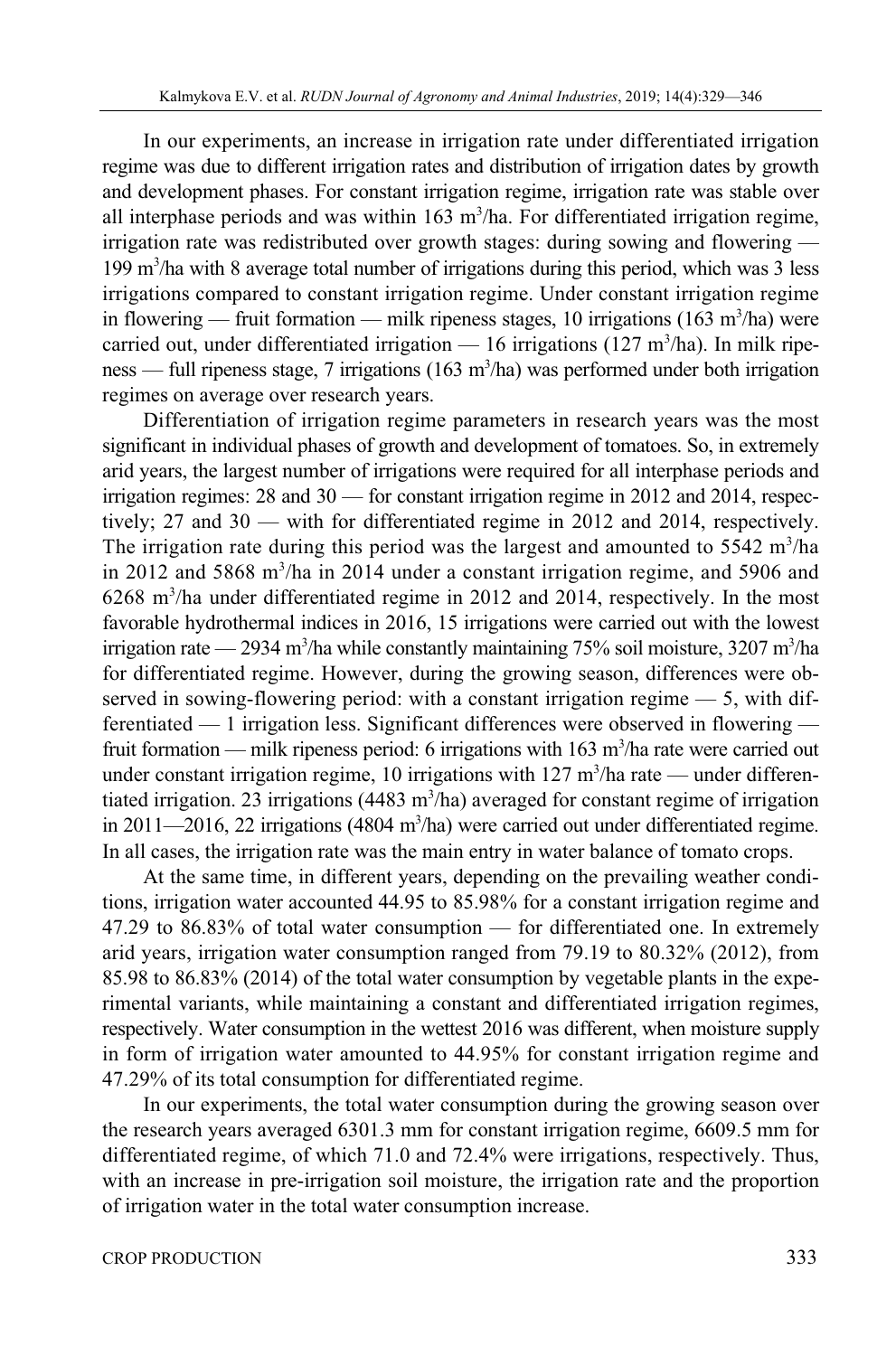The results showed that a smaller number of tomato fruits and a less significant average weight were found on plants grown without fertilizers in control variants for all irrigation regimes.

In terms of NPK ratios for 110, 130, 150 t/ha yield of tomatoes, the number of formed fruits on one plant was higher under the differentiated irrigation regime rather than constant regime.

The combined treatment of tomato plants with mineral fertilizers  $+$  Rasvorin  $+$ Energiya-M contributed to increase in fruit number per plant under constant irrigation regime for Gerkules cultivar up to 19.4...20.7 fruits with 102...107 g average weight, Fokker F1 hybrid generated the largest number of fruits (21.0...22.6), but the smallest average weight (92...98 g), while the standard variety Volgogradsky 5/95 had 17.7...18.7 fruits weighing 101...106 g. Differentiation of irrigation rates increased number of fruits in Gerkules cultivar to 20.2...21.8 with 107...112 g average weight. A larger number of fruits was formed on Fokker F1 hybrid — 22.7...24.1 fruits weighing 94...101 g, which was higher by 1.3...1.6 and 3.8...3.9 than the indicators on the standard variety (103...110 g).

Thus, to obtain the planned productivity of 110, 130, 150 t/ha in all studied tomato varieties and a hybrid (Volgogradsky 5/95, Fokker F1 and Gerkules), it is necessary to create a differentiated irrigation regime, which made it possible to obtain a 18.8 t/ha yield increase (for the planned yield of 130 t/ha) and up to 10.2 t/ha increase (for the planned yield of 150 t/ha) in NPK + Rasvorin + Energiya-M variant (table).

For qualitative characteristics of tomato fruits, we revealed that the most intensive accumulation of dry substances in tomato fruits was facilitated by application of the highest fertilizer doses in combination with Rastvorin and growth regulator under a differentiated irrigation regime. The increase in dry solids in this variant was 0.2% in Volgogradsky 5/95, 0.6% in Fokker F1 hybrid and Gerkules compared to the constant irrigation regime. The experiments showed that organic acids content in tomato fruits varied slightly depending on the species, fertilizer doses and moisture conditions.

The lowest content of ascorbic acid (0.53...0.56% — for a constant regime of irrigation; 0.56% — for a differentiated regime of irrigation) was observed in fruits from unfertilized plots. In all variants with mineral fertilization for the planned 110, 130, 150 t/ha yield levels, acidity of fruit was in the range of 0.61...0.64% in the standard Volgogradsky 5/95 variety grown under a constant irrigation regime, and 0.63...0.65% under differentiation irrigation water according to growth periods.

Due to its biological characteristics, Fokker F1 hybrid and Gerkules variety accumulated a smaller amount of acids in fruits — 0.57...0.60% under a constant irrigation regime. Under differential irrigation, Fokker F1 hybrid decreased acid level to 0.61...0.64%, and Gerkules variety increased it to 0.66% when applying fertilizers for the planned 150 t/ha yield compared to Volgogradsky 5/95 variety. Thus, the enhanced water and nutrient soil regime had a positive effect on yields and improved biochemical fruit composition.

Economically, cultivation of Gerkules tomato under  $N_{285}P_{115}K_{145}$  + Rastvorin + Energia-M was the most profitable. In the variants, 6.87 rubles income was achieved.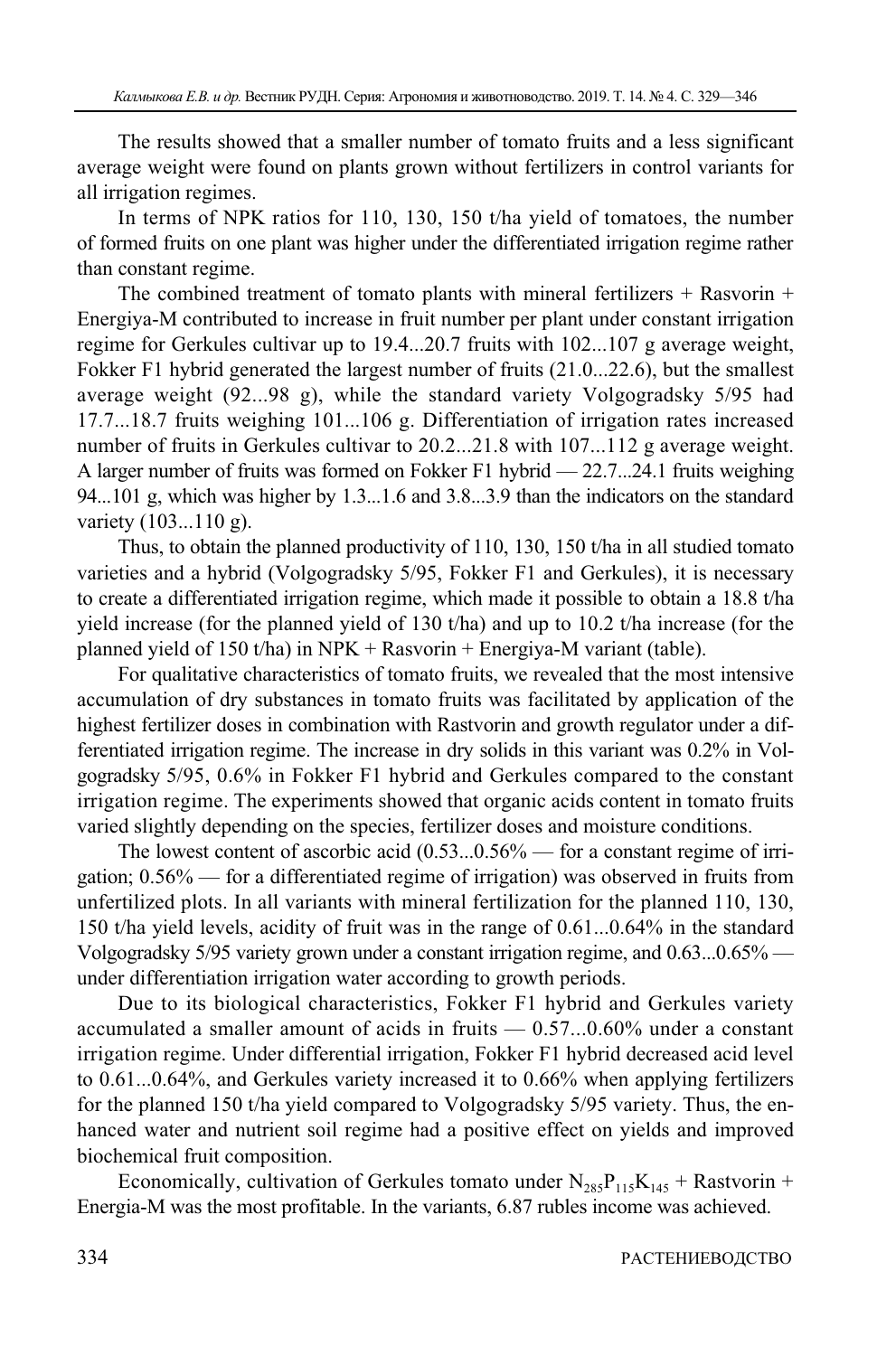| or the studied agricultural praetices in termate, average for Ee Fi   |      |                                            |               |                        |                      |                         |                        |             |              |                        |  |
|-----------------------------------------------------------------------|------|--------------------------------------------|---------------|------------------------|----------------------|-------------------------|------------------------|-------------|--------------|------------------------|--|
| Variant                                                               |      | Volgogradsky 5/95                          |               |                        | Fokker <sub>F1</sub> |                         |                        | Gerkules    |              |                        |  |
|                                                                       |      | yield, t/ha                                |               | market-                | yield, t/ha          |                         | market-                | yield, t/ha |              | market-                |  |
|                                                                       |      | gross                                      | sal-<br>able  | ability of<br>fruits,% | gross                | sal-<br>able            | ability of<br>fruits,% | gross       | sal-<br>able | ability of<br>fruits,% |  |
| 757575% FC                                                            |      |                                            |               |                        |                      |                         |                        |             |              |                        |  |
| Control                                                               |      | 56.5                                       | 42.7          | 75.5                   | 70.9                 | 54.3                    | 76.5                   | 74.5        | 58.1         | 77.9                   |  |
| Energiya-M                                                            |      | 68.8                                       | 54.9          | 79.6                   | 84.5                 | 68.6                    | 81.1                   | 88.4        | 72.7         | 82.2                   |  |
| $N_{210}P_{85}K_{105}$                                                |      | 82.6                                       | 67.7          | 81.9                   | 99.7                 | 82.7                    | 82.9                   | 106.6       | 89.6         | 84.0                   |  |
| $N_{250}P_{100}K_{125}$                                               |      | 91.7                                       | 75.8          | 82.6                   | 110.3                | 92.3                    | 83.6                   | 117.2       | 99.3         | 84.7                   |  |
| $N_{285}P_{115}K_{145}$                                               |      | 99.8                                       | 83.1          | 83.2                   | 119.1                | 100.3                   | 84.2                   | 126.3       | 108.0        | 85.5                   |  |
| Rastvorin                                                             |      | 73.9                                       | 59.3          | 80.1                   | 89.9                 | 73.1                    | 81.3                   | 94.4        | 78.0         | 82.6                   |  |
| $N_{210}P_{85}K_{105}$ + Mortar                                       |      | 92.4                                       | 76.5          | 82.7                   | 110.1                | 92.2                    | 83.7                   | 116.7       | 98.9         | 84.7                   |  |
| $N_{250}P_{100}K_{125}$ + Mortar                                      |      | 108.2                                      | 90.3          | 83.4                   | 127.6                | 107.6                   | 84.3                   | 133.9       | 114.6        | 85.6                   |  |
| $N_{285}P_{115}K_{145}$ + Mortar                                      |      | 115.4                                      | 97.0          | 84.0                   | 136.4                | 115.9                   | 85.0                   | 142.1       | 122.5        | 86.2                   |  |
| Rastvorin + Energiya-M                                                |      | 77.4                                       | 63.0          | 81.3                   | 95.3                 | 79.1                    | 83.0                   | 100.3       | 84.0         | 83.8                   |  |
| $N_{210}P_{85}K_{105}$ + Rastvorin + Energiya-M                       |      | 99.0                                       | 82.9          | 83.7                   | 119.4                | 100.9                   | 84.4                   | 125.8       | 107.9        | 85.7                   |  |
| $N_{250}P_{100}K_{125}$ + Rastvorin + Energiya-M                      |      | 114.1                                      | 96.2          | 84.3                   | 136.0                | 116.0                   | 85.2                   | 142.5       | 123.0        | 86.3                   |  |
| $N_{\text{gas}}P_{\text{115}}K_{\text{145}}$ + Rastvorin + Energiya-M |      | 123.2                                      | 104.7         | 84.9                   | 145.1                | 124.5                   | 85.8                   | 153.9       | 133.7        | 86.8                   |  |
| 708075% FC                                                            |      |                                            |               |                        |                      |                         |                        |             |              |                        |  |
| Control                                                               |      | 61.1                                       | 46.9          | 76.7                   | 75.2                 | 58.5                    | 77.7                   | 78.8        | 62.0         | 78.7                   |  |
| Energiya-M                                                            |      | 72.7                                       | 59.0          | 81.2                   | 88.8                 | 73.1                    | 82.3                   | 92.2        | 77.0         | 83.4                   |  |
| $N_{210}P_{85}K_{105}$                                                |      | 88.1                                       | 73.1          | 83.0                   | 105.0                | 88.8                    | 84.6                   | 112.0       | 95.7         | 85.4                   |  |
| $N_{250}P_{100}K_{125}$                                               |      | 98.3                                       | 82.5          | 83.8                   | 116.3                | 99.3                    | 85.3                   | 124.0       | 107.0        | 86.3                   |  |
| $N_{285}P_{115}K_{145}$                                               |      | 106.4                                      | 89.9          | 84.5                   | 124.9                | 107.4                   | 86.0                   | 133.4       | 116.1        | 87.0                   |  |
| Rastvorin                                                             |      | 78.3                                       | 64.0          | 81.6                   | 94.8                 | 78.5                    | 82.8                   | 99.1        | 82.9         | 83.6                   |  |
| $N_{210}P_{85}K_{105}$ + Rastvorin                                    |      | 98.5                                       | 82.7          | 83.9                   | 116.4                | 99.4                    | 85.4                   | 122.4       | 105.9        | 86.4                   |  |
| $N_{250}P_{100}K_{125}$ + Rastvorin                                   |      | 115.2                                      | 97.5          | 84.6                   | 134.1                | 115.6                   | 86.1                   | 140.2       | 122.3        | 87.2                   |  |
| $N_{285}P_{115}K_{145}$ + Rastvorin                                   |      | 122.6                                      | 104.4         | 85.1                   | 143.1                | 123.9                   | 86.6                   | 149.1       | 130.9        | 87.8                   |  |
| Rastvorin + Energy-M                                                  |      | 82.1                                       | 68.2          | 83.0                   | 99.6                 | 84.0                    | 84.3                   | 104.9       | 89.4         | 85.2                   |  |
| $N_{210}P_{85}K_{105}$ + Rastvorin + Energiya-M                       |      | 105.3                                      | 89.4          | 84.8                   | 125.8                | 108.4                   | 86.1                   | 131.8       | 115.0        | 87.2                   |  |
| $N_{250}P_{100}K_{125}$ + Rastvorin + Energiya-M                      |      | 120.8                                      | 103.4         | 85.6                   | 142.1                | 123.4                   | 86.8                   | 148.8       | 130.7        | 87.8                   |  |
| $N_{285}P_{115}K_{145}$ + Rastvorin + Energiya-M                      |      |                                            | 130.0 112.3   | 86.4                   |                      | 151.4 132.5             | 87.5                   | 160.2       | 141.9        | 88.5                   |  |
| LSD 05 (2011)                                                         | 3.94 |                                            | LSD 05 (2013) |                        | 4.52                 |                         | LSD 05 (2015)          |             |              | 4.12                   |  |
| <b>LSD 05 A</b>                                                       | 0.66 | <b>LSD 05 A</b>                            |               |                        | 0.75                 |                         | <b>LSD 05 A</b>        |             |              | 0.69                   |  |
| <b>LSD 05 B</b>                                                       | 0.80 | 0.92<br><b>LSD 05 B</b><br><b>LSD 05 B</b> |               |                        |                      |                         | 0.84                   |             |              |                        |  |
| LSD 05 C                                                              | 1.61 | LSD 05 C<br>1.85<br>LSD 05 C               |               |                        |                      |                         | 1.68                   |             |              |                        |  |
| LSD 05 AB                                                             | 2.78 | LSD 05 AB                                  |               |                        |                      | 3.20<br>LSD 05 AB       |                        |             |              | 2.91                   |  |
| LSD 05 AC                                                             | 2.27 | LSD 05 AC                                  |               |                        | 2.61                 | LSD 05 AC               |                        |             |              | 2.38                   |  |
| LSD 05 BC                                                             | 1.14 | LSD 05 BC                                  |               |                        | 1.30                 |                         | $LSD$ 05 BC            |             | 1.19         |                        |  |
| LSD 05 ABC                                                            | 0.80 | LSD 05 ABC                                 |               |                        | 0.92                 |                         | LSD 05 ABC             |             |              | 0.84                   |  |
| LSD 05 (2012)                                                         | 4.40 | LSD 05 (2014)                              |               |                        | 4.30                 | LSD 05 (2016)           |                        |             |              | 4.41                   |  |
| <b>LSD 05 A</b>                                                       | 0.73 | LSD 05 A                                   |               |                        |                      | 0.72<br><b>LSD 05 A</b> |                        |             |              | 0.73                   |  |
| LSD 05B                                                               | 0.90 | <b>LSD 05 B</b>                            |               |                        | 0.88                 | $LSD$ 05 $B$            |                        |             |              | 0.90                   |  |
| LSD 05 C                                                              | 1.80 | LSD 05 C                                   |               |                        |                      | 1.75<br><b>LSD 05 C</b> |                        |             |              | 1.80                   |  |
| LSD 05 AB                                                             | 3.11 | LSD 05 AB                                  |               |                        | 3.04                 |                         | LSD 05 AB              |             |              | 3.12                   |  |
| LSD 05 AC                                                             | 2.54 | LSD 05 AC                                  |               |                        | 2.48                 | LSD 05 AC               |                        |             |              | 2.54                   |  |
| LSD 05 BC                                                             | 1.27 | LSD 05 BC                                  |               |                        | 1.24                 |                         | LSD 05 BC              |             |              | 1.27                   |  |
| LSD 05 ABC                                                            | 0.90 | LSD 05 ABC                                 |               |                        | 0.88                 |                         | LSD 05 ABC             |             |              | 0.90                   |  |

**Efficiency of the studied agricultural practices in tomato, average for 2011—2016** 

Table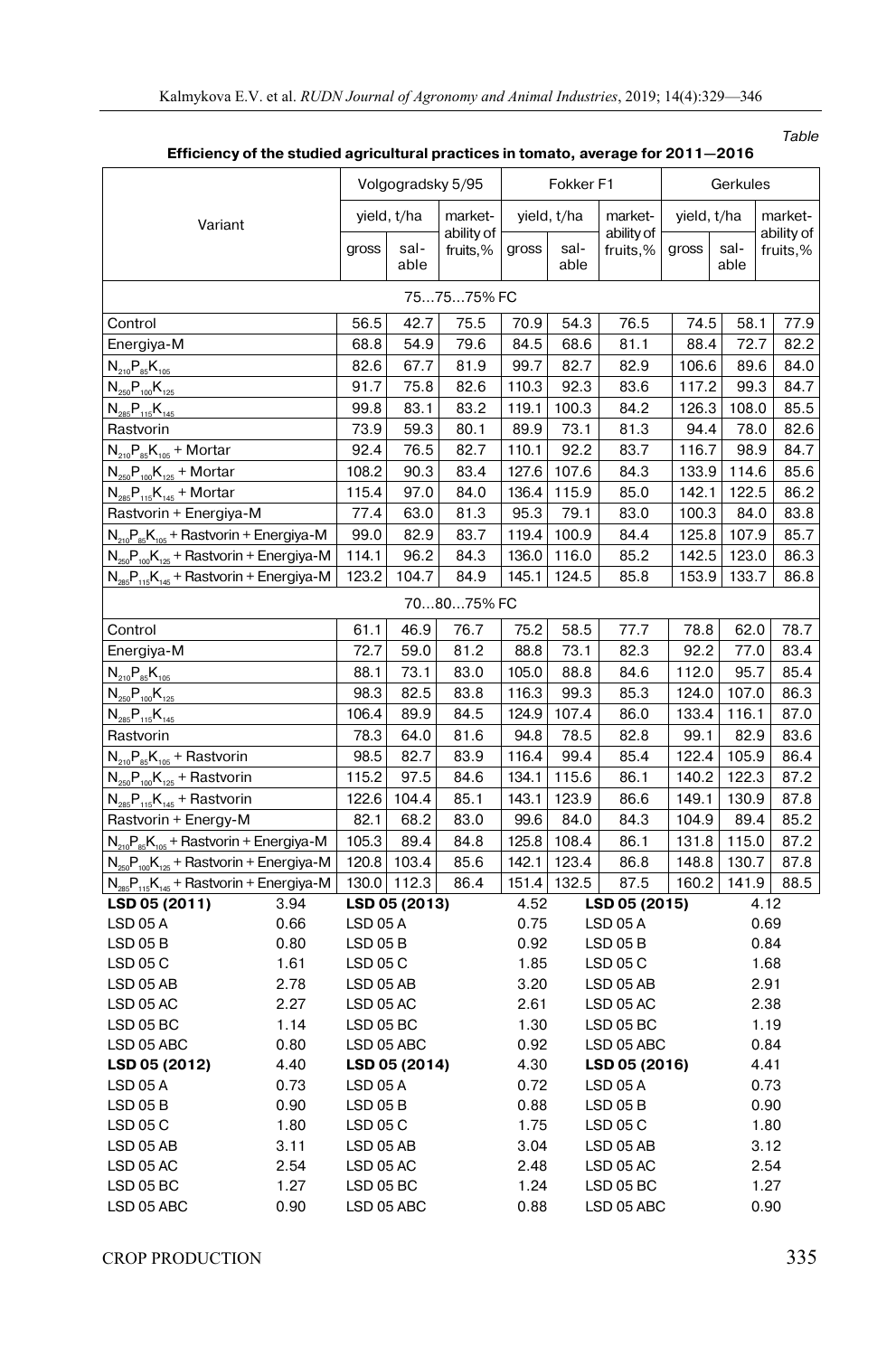#### **Conclusions**

In order to obtain high-quality and guaranteed tomato harvests under conditions of unstable moistening of the Lower Volga region in the subzone of light chestnut soils, we recommend applying a differential irrigation regime depending on tomato growth stages (for middle-late varieties): from seedlings to flowering — not less than 70% FC, from beginning of flowering to beginning of fruit formation — 80% FC, from beginning of fruit formation to the last harvesting — not less than 75% FC. Agro-ecological assessment of varieties and hybrids of the studied tomato plants of Russian and foreign breeding allows us to recommend a medium-late tomato variety Gerkules bred at the Crimean experimental-breeding station of Vavilov Institute of Plant Genetic Resources for cultivation under drip irrigation. Under differentiated irrigation regime, the optimal fertilizing was the integrated use of the estimated doses of mineral, water-soluble fertilizers and growth regulators (doses recommended in the pesticides and agrochemicals reference book) throughout the growing season, so,  $N_{285}P_{115}K_{145}$  + Rastvorin + Energiya-M was effective for tomato with the planned 150 t/ha yield.

#### **Введение**

Овощеводство — одна из основных отраслей АПК, обеспечивающая круглогодично население витаминами С, В, В<sub>2</sub>, А, Н, В<sub>9</sub>, пектиновыми, ценными минеральными, а также питательными и другими веществами, которые определяют здоровое питание человека [1—3].

В Российской Федерации основные площади, занятые овощными культурами, в т.ч. томатами, находятся в южных регионах. Нижнее Поволжье принято считать «всероссийским огородом». Регион располагает благоприятными природно-климатическими условиями для развития овощеводства и в результате занимает лидирующее место в стране по производству овощей. Орошение здесь определяет судьбу этой отрасли, так как орошаемое земледелие, занимая 53% площади пашни, дает 90% всей валовой продукции [4]. Производство овощей в данном регионе находится на стабильно высоких отметках — сборы овощей открытого грунта в промышленном секторе овощеводства составили в 2016 г. 531,3 тыс. т - 11,6% от общих сборов по РФ, это второе место среди регионов России. Второе место принадлежит овощным культурам и по посевным площадям — 15,6 тыс. га, что составляет 8,3% от всех площадей [5].

Томаты являются одним из наиболее ценных в питательном отношении овощем. Плоды томатов содержат сахара, кислоты, ароматические вещества, а также большое количество витаминов. Высокие вкусовые, питательные и диетические качества, а также разнообразные способы приготовления сделали томаты популярным овощем [3, 6].

В настоящее время производство овощей открытого грунта ведется в основном без применения капельного орошения, учета степени адаптивности сортов и гибридов к климатическим условиям [7—9].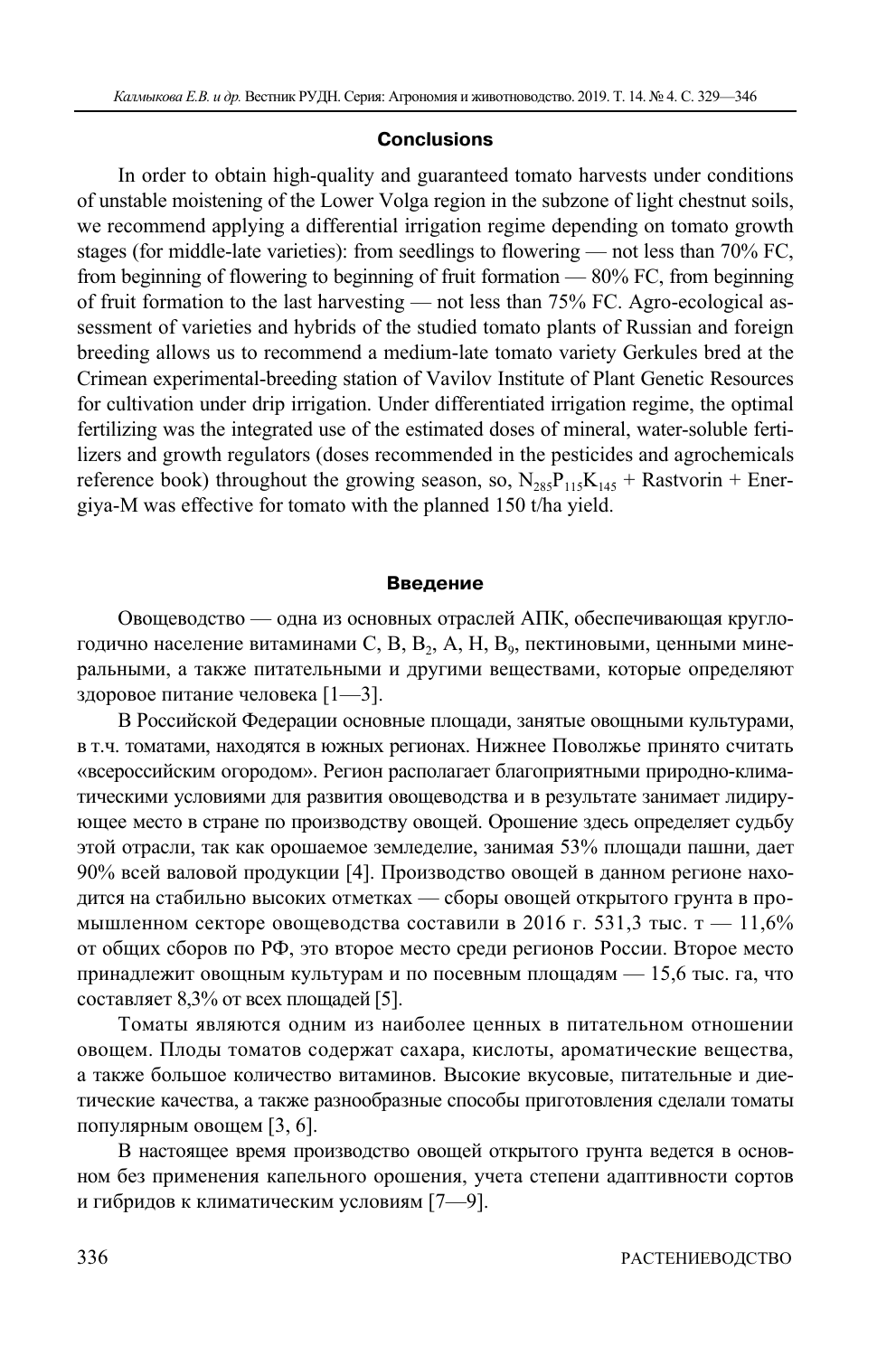Высокие урожаи в сочетании с высоким качеством плодов являются общим требованием производителей томата, и это может быть достигнуто только при учете критических производственных факторов. К ним относятся надлежащее управление ирригацией, выбор сортов, профилактика заболеваний, плодородие почв, климат и т.д. Многие авторы установили, что соблюдение агротехнологических приемов при ключевой роли питания определяет качество и урожайность томатов [10—17].

В связи с этим изучение ресурсосберегающих приемов увеличения урожайности овощных культур, в т.ч. микроорошения, водорастворимых удобрений и стимуляторов роста, видится нам актуальным.

**Цель исследований** — рационализировать технологические приемы для получения урожайности 150 и более т/га высококачественной овощной продукции в соответствии со складывающимися природно-климатическими условиями Нижнего Поволжья.

## **Материалы и методы**

Исследования в опыте осуществлялись согласно «Методика опытного дела в овощеводстве и бахчеводстве» [18], «Методика полевого опыта» [19—20], «Агрофизические и агрохимические методы исследования почв» [21].

Опыт закладывался методом расщепленных делянок. Расположение делянок по сортам и гибридам — систематическое, по питательным режимам — рендомизированное. Учетная площадь делянок первого порядка (по водному режиму) составляла 295 м<sup>2</sup>, делянок второго порядка (по сортам и гибридам) — 100 м<sup>2</sup>, делянок третьего порядка (по питательным режимам) — 7,5 м<sup>2</sup>. Повторность опыта — трехкратная. Схема посева семян томата 0,50 + 0,90 м.

*Фактор А* — агроэкологическая оценка сортов и гибридов отечественной и зарубежной селекции. Объектами исследования культуры томата изучались следующие сорта и гибриды: Волгоградский 5/95 (сорт-стандарт), гибрид Фоккер  $F_1$ , сорт Геркулес.

*Фактор В* — научное обоснование управлением продуктивностью планируемых уровней урожайности томата: 110, 130, 150 т/га. Варианты опытов:

1) контроль;

2) обработка регулятором роста Энергия-М;

3) внесение минеральных удобрений под урожайность 110 т/га:  $N -$ 210 кг/га д.в.; Р<sub>2</sub>О<sub>5</sub> — 85, К<sub>2</sub>О — 105 кг/га д.в.;

4) внесение минеральных удобрений под урожайность 130 т/га: N - 250 кг/га д.в.; Р<sub>2</sub>О<sub>5</sub> — 100, К<sub>2</sub>О — 125 кг/га д.в.;

5) внесение минеральных удобрений под урожайность 150 т/га: N — 285 кг/га д.в.; Р<sub>2</sub>О<sub>5</sub> — 115, К<sub>2</sub>О — 145 кг/га д.в.;

6) внесение водорастворимого удобрения Растворин;

7) комплексная обработка водорастворимым удобрением и регулятором роста Энергия-М;

8) комплексная обработка минеральными, водорастворимым удобрениями и регулятором роста Энергия-М под урожайность 110 т/га;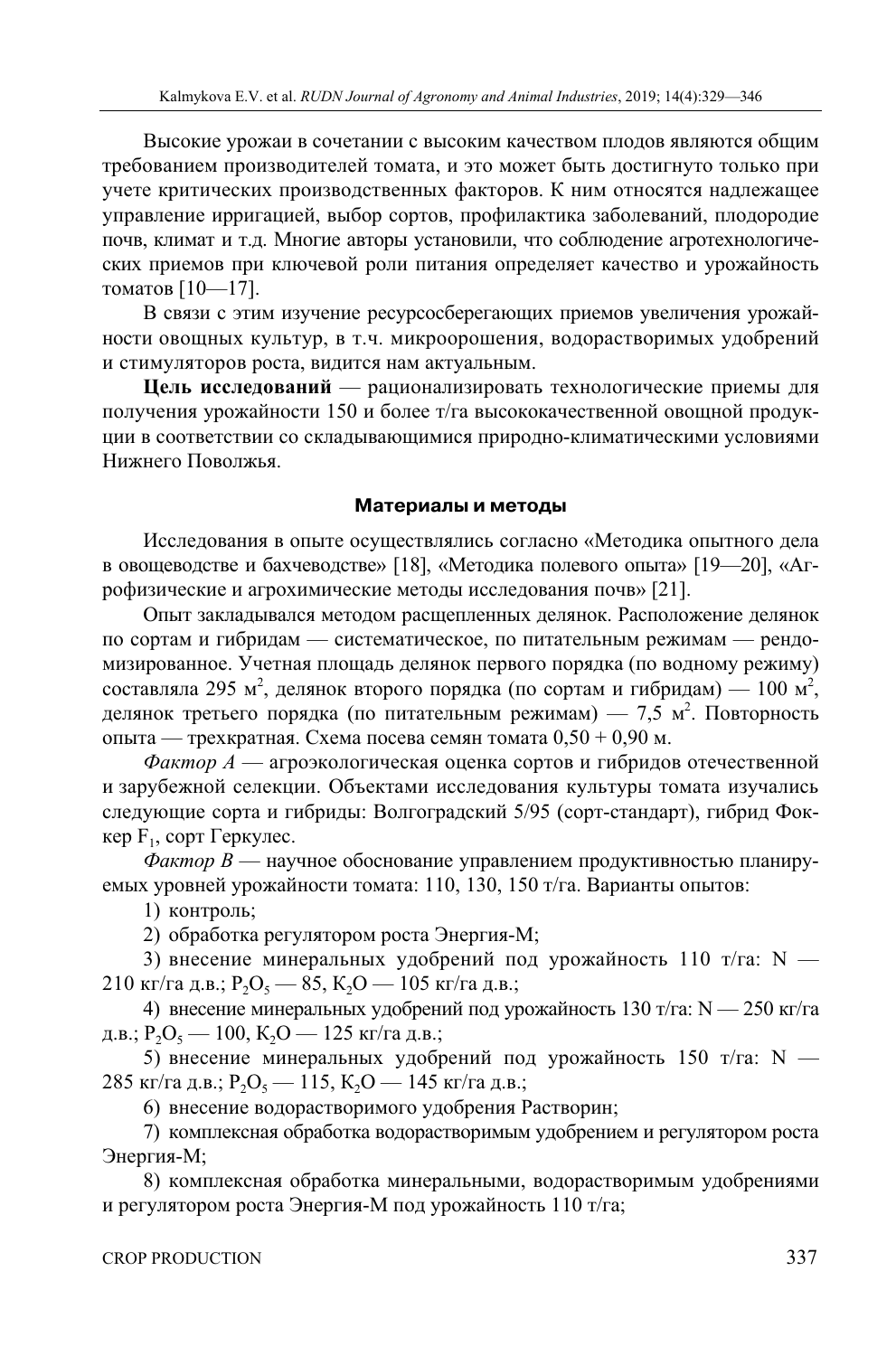9) комплексная обработка минеральными, водорастворимым удобрениями и регулятором роста Энергия-М под урожайность 130 т/га;

10) комплексная обработка минеральными, водорастворимым удобрениями и регулятором роста Энергия-М под урожайность 150 т/га.

*Фактор С* — влияние режимов орошения на продуктивность томата:

1) поддержание предполивного порога влажности на уровне 75…75…75% НВ (постоянный режим орошения);

2) поддержание предполивного порога влажности на уровне 70…80…75% НВ (дифференцированный режим орошения): посев — цветение — 70% НВ; цветение — молочная спелость — 80% НВ; молочная спелость — полная спелость — 75% НВ.

В качестве минеральных удобрений исследовали аммиачную селитру, двойной суперфосфат и хлористый калий. Для полива на опытном участке была смонтирована система капельного орошения конструкции «Неодрип» в комплекте с капельными трубопроводами с водовыпусками через каждые 0,3 м и производительностью капельниц 1,55 л/ч. Поливные трубопроводы системы капельного орошения укладывали одновременно во время посева культур.

Первая подкормка выполнялась при появлении 5…7 листовых пластин, разводили 10…15 г удобрения Растворин на 10 л воды. В период плодоношения применяли раствор концентрацией 25 г на 10 л воды. Опрыскивание проводили этим раствором через 7…10 сут. Наличие нескольких марок позволяло комбинировать подкормки в зависимости от фазы развития растений. Схема обработки регулятором роста Энергия-М включала: 1) замачивание семян (1 мл / 1 кг семян) в течение 30…40 мин с расходом рабочего раствора 2 л/кг; 2) последующие опрыскивания (15 г/га) и некорневые подкормки (на площади 1 га в дозе 15 г на 300 г воды) в начальный период роста, в фазу бутонизация — начала цветения.

# **Результаты и обсуждение исследований**

Исследования были проведены в 2011—2016 гг. в хозяйстве ИП Зайцева В.А., Городищенском районе Волгоградской области. Гранулометрический состав исследуемых почв на 80% территории тяжелосуглинистый и отличался невысоким (2,31%) содержанием гумуса в пахотном горизонте, а на глубине 0,4…1,0 м его количество снижалось с 1,05 до 0,32%. Бедность этой почвы гумусом объясняется тем, что процессы превращения органических веществ в зоне каштановых почв имеют специфический зональный характер. В прямой зависимости от гранулометрического состава находятся водно-физические свойства почв. Плотность сложения варьировала по горизонтам, наименьшая была отмечена в слое  $0,0...0,1$  м — 1,24 т/м<sup>3</sup>. С дальнейшим углублением этот показатель увеличивался в исследуемом слое почвы 0,0...0,6 м — до 1,35 т/м<sup>3</sup>, в слое 0,0...1,0 м — до 1,45 т/м<sup>3</sup>. Наибольшая плотность сложения была отмечена на глубине 1 м и составляла  $1,62$  т/м<sup>3</sup>. Общая порозность пахотного слоя почвы варьировала от 50,4 до 47,5%. Наименьшая влагоемкость колебалась от 25,60% в слое 0,0...0,1 м до 22,82% в слое 0,0...0,6 м. Наименьшая влагоемкость составляла 20,4%, влажность завядания —  $8,49\%$  в среднем для слоя 0,0...1,0 м; рН почвенного раствора — 6,8...8,0. Обеспе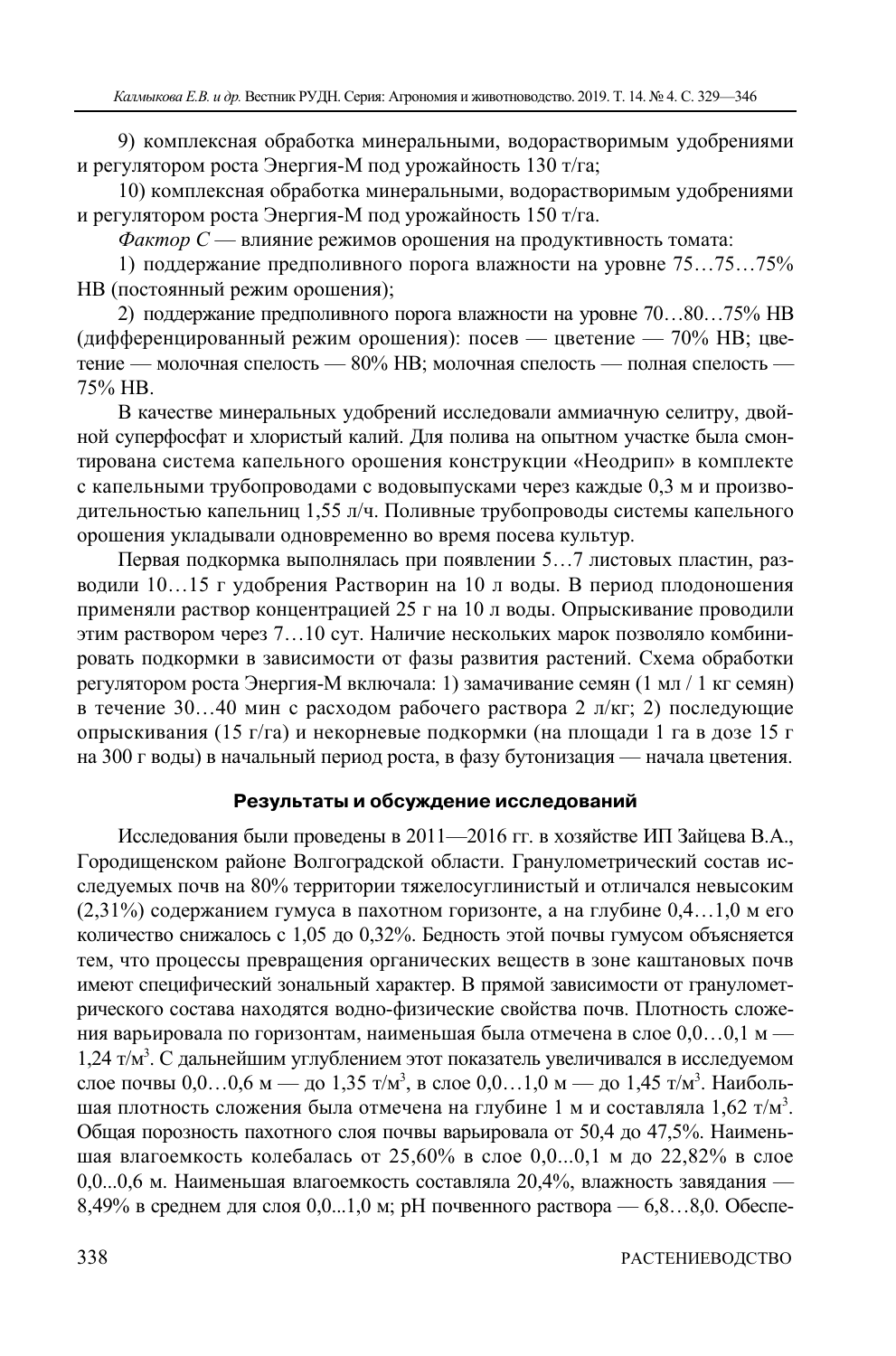ченность почвы опытного участка гидролизуемым азотом (по Корнфильду [22— 23]) — низкая (менее 100 мг/кг почвы), подвижным фосфором (по Мачигину [24]) от низкой до средней (16…30 мг/кг почвы), обменным калием (по Мачигину [24]) повышенная и высокая (300…500 мг/кг).

В наших опытах в посевах томата повышение оросительной нормы при дифференцированном режиме орошения складывалось за счет различной поливной нормы и распределения сроков проведения поливов по фазам роста и развития. При постоянном режиме орошения поливная норма была стабильной по всем межфазным периодам и находилась в пределах 163 м<sup>3</sup>/га. При дифференцированном режиме орошения происходило перераспределение поливной нормы по фазам вегетации: в фазу посев — цветение — 199 м<sup>3</sup>/га общим количеством поливов в этот период в среднем по годам — 8, что меньше на 3 полива по сравнению с постоянным режимом орошения. В фазу цветение — плодообразование — молочная спелость при постоянном режиме орошения было проведено 10 поливов нормой 163 м<sup>3</sup>/га, при дифференцированном — на 6 поливов больше поливной нормой 127 м $^3$ /га. В межфазный период молочная спелость — полная спелость при обоих режимах орошения полив проводился поливной нормой 163 м<sup>3</sup>/га с одинаковым количеством поливов — 7 в среднем по годам закладки опыта.

Наиболее была заметна по годам исследований дифференциация параметров поливного режима в отдельные фазы роста и развития томатов. Так в острозасушливые годы требовалось наибольшее количество поливов по всем межфазным периодам и режимам орошения: при постоянном режиме орошения в 2012 г.  $-28$ , в 2014 г. — 30, при дифференцированном режиме — 27 и 30 соответственно по годам. Оросительная норма в этот период исследований была наибольшей и составила при постоянном режиме орошения в 2012 г. — 5542 м<sup>3</sup>/га, в 2014 г. — 5868 м<sup>3</sup>/га, при дифференцированном режиме — 5906 и 6268 м<sup>3</sup>/га соответственно по годам. В наиболее благоприятном по гидротермическим показателям 2016 г. было проведено 15 поливов наименьшей оросительной нормой при постоянном поддержании влажности почвы 75% — 2934 м $^3$ /га, при дифференцированном — 3207 м<sup>3</sup>/га. Однако, в течение вегетации наблюдались различия в межфазный период посев — цветение: при постоянном режиме орошения — 5, при дифференцированном — на 1 полив меньше. Существенные различия наблюдались в фазу цветение — плодообразование — молочная спелость: при постоянном режиме орошения было проведено 6 поливов нормой 163 м<sup>3</sup>/га, при дифференцированном — на 4 полива больше поливной нормой 127 м<sup>3</sup>/га. В среднем за 2011— 2016 гг. при постоянном режиме орошения было проведено 23 полива оросительной нормой 4483 м<sup>3</sup>/га, при дифференцированном — 22 полива оросительной нормой 4804 м<sup>3</sup>/га. Во всех вариантах основной приходной статьей водного баланса посевов томатов являлась оросительная норма.

При этом в разные годы, в зависимости от складывающихся погодных условий, на долю воды за счет поливов приходилось при постоянном режиме орошения от 44,95 до 85,98%, при дифференцированном — от 47,29 до 86,83% от общего водопотребления. В острозасушливых расход поливной воды по вариантам опыта варьировал в пределах от 79,19 до 80,32% (2012 г.), от 85,98 до 86,83% (2014 г.)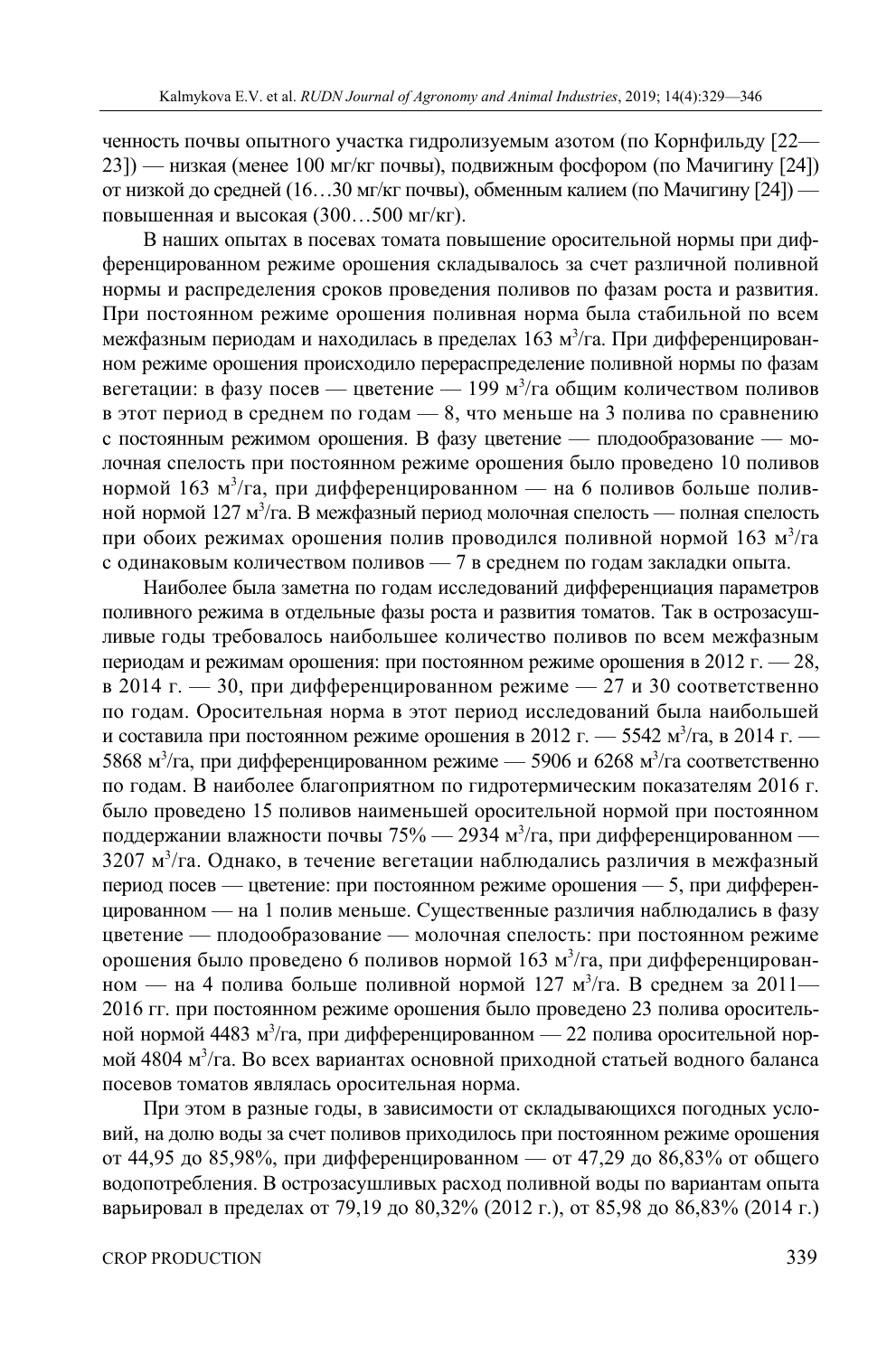общего расхода воды овощными растениями, соответственно при поддержании постоянного и дифференцированного режимов орошения. Несколько отличной была структура водопотребления в самом влажном 2016 г., когда приход влаги в виде оросительной воды при постоянном режиме орошения составил 44,95%, при дифференцированном — 47,29% от общего ее расхода.

В наших опытах суммарное водопотребление в течение всего периода вегетации в среднем за годы исследований составило при постоянном режиме орошения — 6301,3 мм, при дифференцированном — 6609,5 мм, из них за счет поливов 71,0 и 72,4% соответственно по режимам орошения. Таким образом, с повышением предполивной влажности почвы увеличивается оросительная норма и доля участия оросительной воды в суммарном водопотреблении.

Проведенные учеты показали, что меньшее количество плодов томата и менее значительный их средний вес были установлены на растениях, выращенных без удобрений на контрольных вариантах по всем режимам орошения.

Что касается вариантов с различным соотношением NPK на планируемую урожайность томатов 110, 130, 150 т/га, то количество сформировавшихся плодов на одном кусте было при дифференцированном режиме орошения по всем вариантам опыта выше, чем при постоянном режиме.

Комплексная обработка растений томатов минеральными удобрениями + Растворин + Энергия-М способствовала увеличению количества плодов на кусте при постоянном режиме орошения по сорту Геркулес до 19,4…20,7 шт. при среднем их весе  $102...107$  г., на гибриде Фоккер  $F_1$  сформировалось наибольшее количество плодов — 21,0…22,6 шт., но наименьшей средней массой — 92…98 г, в то время, как на сорте-стандарте Волгоградский 5/95 — 17,7…18,7 шт. массой 101…106 г. Дифференциация поливных норм повышала количество плодов по сорту Геркулес до 20,2…21,8 шт. при среднем их весе 107…112 г, на гибриде Фоккер  $F_1$  сформировалось большее количество плодов — 22,7...24,1 шт. массой 94…101 г, что выше показателей на сорте-стандарте на 1,3…1,6 и 3,8…3,9 шт., при этом их масса составляла 103…110 г.

На культуре томат на всех исследуемых сортах и гибриде (Волгоградский 5/95, Фоккер F<sub>1</sub> и Геркулес) для получения планируемой продуктивности в 110, 130, 150 т/га необходимо создавать дифференцированный режим орошения, что давало возможность получать прибавку урожайности до 18,8 т/га (на планируемую урожайность 130 т/га) и до 10,2 т/га (на планируемую урожайность 150 т/га) в вариантах NPK + Растворин + Энергия-М (табл.).

При установлении качественных характеристик плодов томата нами было выявлено, что наиболее интенсивному накоплению сухих веществ в плодах томата способствовало внесение самых высоких доз удобрений в комплексе с Растворином и регулятором роста при дифференцированном режиме орошения. Прибавка сухих веществ на этом варианте по сравнению с постоянным режимом орошения составила на сорте-стандарте Волгоградский 5/95 0,2%, на гибриде Фоккер F1 и на сорте Геркулес — 0,6%. Проведенные опыты показали, что содержание органических кислот в плодах томатов незначительно варьировало в зависимости от видов, доз удобрений и условий увлажнения.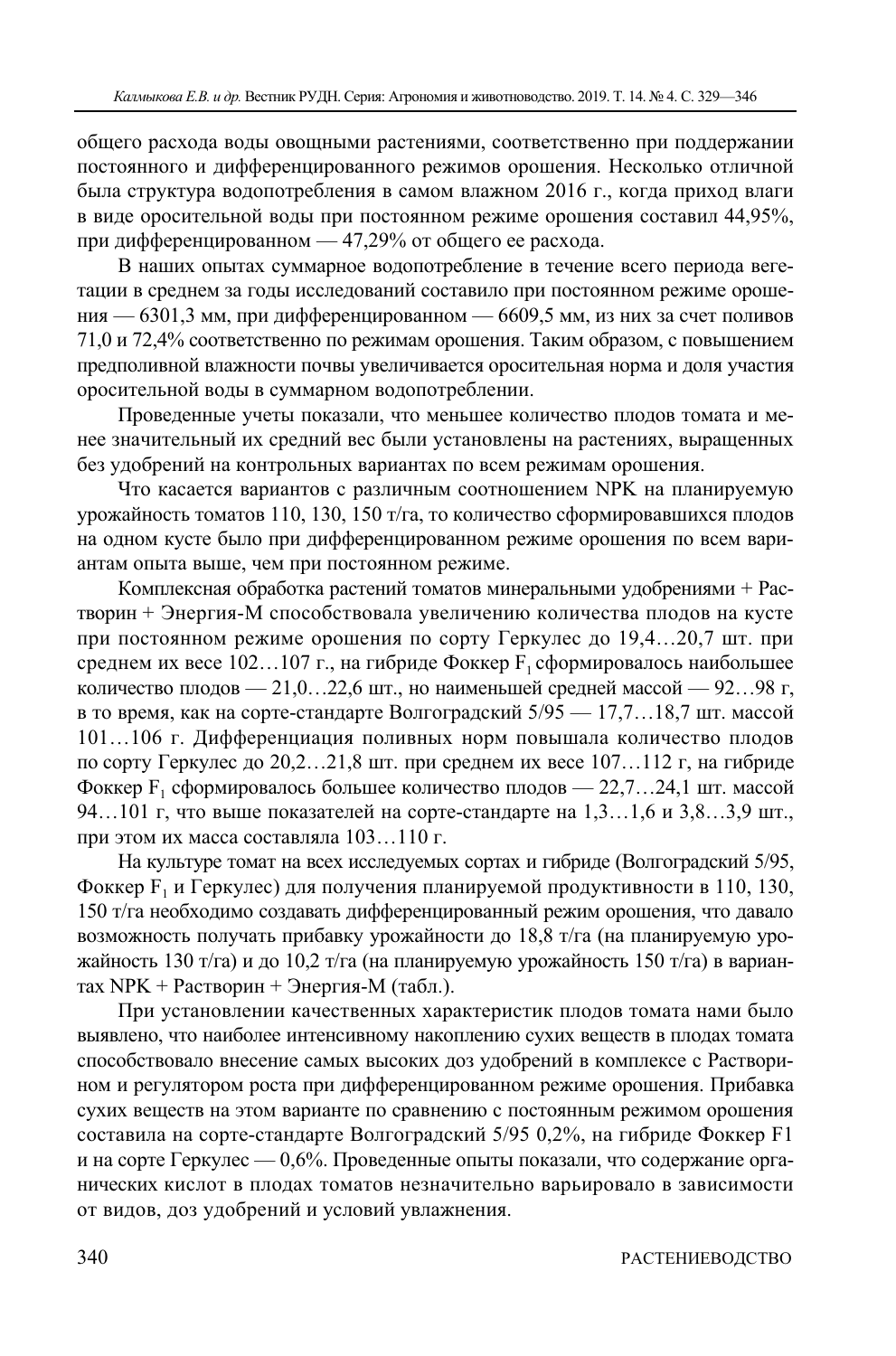| Вариант опыта                                                        |      | Волгоградский 5/95 |               |            | Фоккер F1             |                         |                 | Геркулес    |             |         |  |
|----------------------------------------------------------------------|------|--------------------|---------------|------------|-----------------------|-------------------------|-----------------|-------------|-------------|---------|--|
|                                                                      |      | Урожай-            |               | Товар-     | Урожай-               |                         | Товар-          | Урожай-     |             | Товар-  |  |
|                                                                      |      | ность, т/га        |               | НОСТЬ      | ность, т/га           |                         | НОСТЬ           | ность, т/га |             | НОСТЬ   |  |
|                                                                      |      |                    |               | плодов,    |                       |                         | плодов,         |             |             | плодов, |  |
|                                                                      |      | об-                | товар-        | %          | об-                   | товар-                  | %               | об-         | TO-         | %       |  |
|                                                                      |      | щая                | ная           |            | щая                   | ная                     |                 | щая         | вар-<br>ная |         |  |
|                                                                      |      |                    |               |            |                       |                         |                 |             |             |         |  |
|                                                                      |      |                    |               | 757575% HB |                       |                         |                 |             |             |         |  |
| Контроль                                                             |      | 56.5               | 42.7          | 75.5       | 70.9                  | 54.3                    | 76.5            | 74.5        | 58.1        | 77.9    |  |
| Энергия-М                                                            |      | 68.8               | 54.9          | 79.6       | 84.5                  | 68.6                    | 81.1            | 88.4        | 72.7        | 82.2    |  |
| $N_{210}P_{85}K_{105}$                                               |      | 82.6               | 67.7          | 81.9       | 99.7                  | 82.7                    | 82.9            | 106.6       | 89.6        | 84.0    |  |
| $N_{250}P_{100}K_{125}$                                              |      | 91.7               | 75.8          | 82.6       | 110.3                 | 92.3                    | 83.6            | 117.2       | 99.3        | 84.7    |  |
| $N_{285}P_{115}K_{145}$                                              |      | 99.8               | 83.1          | 83.2       | 119.1                 | 100.3                   | 84.2            | 126.3       | 108.0       | 85.5    |  |
| Растворин                                                            |      | 73.9               | 59.3          | 80.1       | 89.9                  | 73.1                    | 81.3            | 94.4        | 78.0        | 82.6    |  |
| $N_{210}P_{85}K_{105}$ + Растворин                                   |      | 92.4               | 76.5          | 82.7       | 110.1                 | 92.2                    | 83.7            | 116.7       | 98.9        | 84.7    |  |
| $N_{250}P_{100}K_{125}$ + Растворин                                  |      | 108.2              | 90.3          | 83.4       | 127.6                 | 107.6                   | 84.3            | 133.9       | 114.6       | 85.6    |  |
| $N_{285}P_{115}K_{145}$ + Растворин                                  |      | 115.4              | 97.0          | 84.0       | 136.4                 | 115.9                   | 85.0            | 142.1       | 122.5       | 86.2    |  |
| Растворин + Энергия-М                                                |      | 77.4               | 63.0          | 81.3       | 95.3                  | 79.1                    | 83.0            | 100.3       | 84.0        | 83.8    |  |
| $N_{210}P_{85}K_{105}$ + Растворин + Энергия-М                       |      | 99.0               | 82.9          | 83.7       | 119.4                 | 100.9                   | 84.4            | 125.8       | 107.9       | 85.7    |  |
| $N_{250}P_{100}K_{125}$ + Растворин + Энергия-М                      |      | 114.1              | 96.2          | 84.3       | 136.0                 | 116.0                   | 85.2            | 142.5       | 123.0       | 86.3    |  |
| $N_{285}P_{115}K_{145}$ + Растворин + Энергия-М                      |      | 123.2              | 104.7         | 84.9       | 145.1                 | 124.5                   | 85.8            | 153.9       | 133.7       | 86.8    |  |
|                                                                      |      |                    |               | 708075% HB |                       |                         |                 |             |             |         |  |
| Контроль                                                             |      | 61.1               | 46.9          | 76.7       | 75.2                  | 58.5                    | 77.7            | 78.8        | 62.0        | 78.7    |  |
| Энергия-М                                                            |      | 72.7               | 59.0          | 81.2       | 88.8                  | 73.1                    | 82.3            | 92.2        | 77.0        | 83.4    |  |
| $N_{210}P_{85}K_{105}$                                               |      | 88.1               | 73.1          | 83.0       | 105.0                 | 88.8                    | 84.6            | 112.0       | 95.7        | 85.4    |  |
| $N_{250}P_{100}K_{125}$                                              |      | 98.3               | 82.5          | 83.8       | 116.3                 | 99.3                    | 85.3            | 124.0       | 107.0       | 86.3    |  |
| $N_{285}P_{115}K_{145}$                                              |      | 106.4              | 89.9          | 84.5       | 124.9                 | 107.4                   | 86.0            | 133.4       | 116.1       | 87.0    |  |
| Rastvorin                                                            |      | 78.3               | 64.0          | 81.6       | 94.8                  | 78.5                    | 82.8            | 99.1        | 82.9        | 83.6    |  |
| $N_{210}P_{85}K_{105}$ + Растворин                                   |      | 98.5               | 82.7          | 83.9       | 116.4                 | 99.4                    | 85.4            | 122.4       | 105.9       | 86.4    |  |
| $N_{250}P_{100}K_{125}$ + Растворин                                  |      | 115.2              | 97.5          | 84.6       | 134.1                 | 115.6                   | 86.1            | 140.2       | 122.3       | 87.2    |  |
| $N_{\text{285}}P_{\text{115}}K_{\text{145}}$ + Растворин             |      | 122.6              | 104.4         | 85.1       | 143.1                 | 123.9                   | 86.6            | 149.1       | 130.9       | 87.8    |  |
| Rastvorin + Энергия-М                                                |      | 82.1               | 68.2          | 83.0       | 99.6                  | 84.0                    | 84.3            | 104.9       | 89.4        | 85.2    |  |
| $N_{\text{max}}P_{\text{max}}K_{\text{max}}$ + Растворин + Энергия-М |      | 105.3              | 89.4          | 84.8       | 125.8                 | 108.4                   | 86.1            | 131.8       | 115.0       | 87.2    |  |
| $N_{250}P_{100}K_{125}$ + Растворин + Энергия-М                      |      | 120.8              | 103.4         | 85.6       | 142.1                 | 123.4                   | 86.8            | 148.8       | 130.7       | 87.8    |  |
| $N_{285}P_{115}K_{145}$ + Растворин + Энергия-М                      |      |                    | 130.0 112.3   | 86.4       | 151.4                 | 132.5                   | 87.5            | 160.2       | 141.9       | 88.5    |  |
| HCP 05 (2011)                                                        | 3.94 |                    | HCP 05 (2013) |            | HCP 05 (2015)<br>4.52 |                         |                 | 4.12        |             |         |  |
| HCP 05 A                                                             | 0.66 | <b>HCP 05 A</b>    |               |            | 0.75                  |                         | <b>HCP 05 A</b> |             |             | 0.69    |  |
| <b>HCP 05 B</b>                                                      | 0.80 | <b>HCP 05 B</b>    |               |            | 0.92                  |                         | <b>HCP 05 B</b> |             |             | 0.84    |  |
| <b>HCP 05 C</b>                                                      | 1.61 | <b>HCP 05 C</b>    |               |            |                       | 1.85<br><b>HCP 05 C</b> |                 |             | 1.68        |         |  |
| HCP 05 AB                                                            | 2.78 | HCP 05 AB          |               |            | 3.20                  | HCP 05 AB               |                 |             |             | 2.91    |  |
| <b>HCP 05 AC</b>                                                     | 2.27 | <b>HCP 05 AC</b>   |               |            | 2.61                  | <b>HCP 05 AC</b>        |                 |             |             | 2.38    |  |
| HCP 05 BC                                                            | 1.14 | <b>HCP 05 BC</b>   |               |            | 1.30                  | HCP 05 BC               |                 |             |             | 1.19    |  |
| HCP 05 ABC                                                           | 0.80 | HCP 05 ABC         |               |            | 0.92                  |                         | HCP 05 ABC      |             | 0.84        |         |  |
| HCP 05 (2012)                                                        | 4.40 | HCP 05 (2014)      |               |            | 4.30                  | HCP 05 (2016)           |                 |             |             | 4.41    |  |
| <b>HCP 05 A</b>                                                      | 0.73 | <b>HCP 05 A</b>    |               |            | 0.72                  | <b>HCP 05 A</b>         |                 |             |             | 0.73    |  |
| <b>HCP 05 B</b>                                                      | 0.90 | <b>HCP 05 B</b>    |               |            | 0.88                  | <b>HCP 05 B</b>         |                 |             | 0.90        |         |  |
| <b>HCP 05 C</b>                                                      | 1.80 | <b>HCP 05 C</b>    |               |            | 1.75                  | <b>HCP 05 C</b>         |                 |             |             | 1.80    |  |
| HCP 05 AB                                                            | 3.11 | HCP 05 AB          |               | 3.04       |                       | HCP 05 AB               |                 |             | 3.12        |         |  |
| <b>HCP 05 AC</b>                                                     | 2.54 | <b>HCP 05 AC</b>   |               |            | 2.48                  |                         | HCP 05 AC       |             |             | 2.54    |  |
| HCP 05 BC                                                            | 1.27 | HCP 05 BC          |               |            | 1.24                  |                         | HCP 05 BC       |             |             | 1.27    |  |
| HCP 05 ABC                                                           | 0.90 | HCP 05 ABC         |               |            | 0.88                  |                         | HCP 05 ABC      |             |             | 0.90    |  |

**Эффективность исследуемых агроприемов в посевах томата, среднее за 2011—2016 гг.** 

Таблица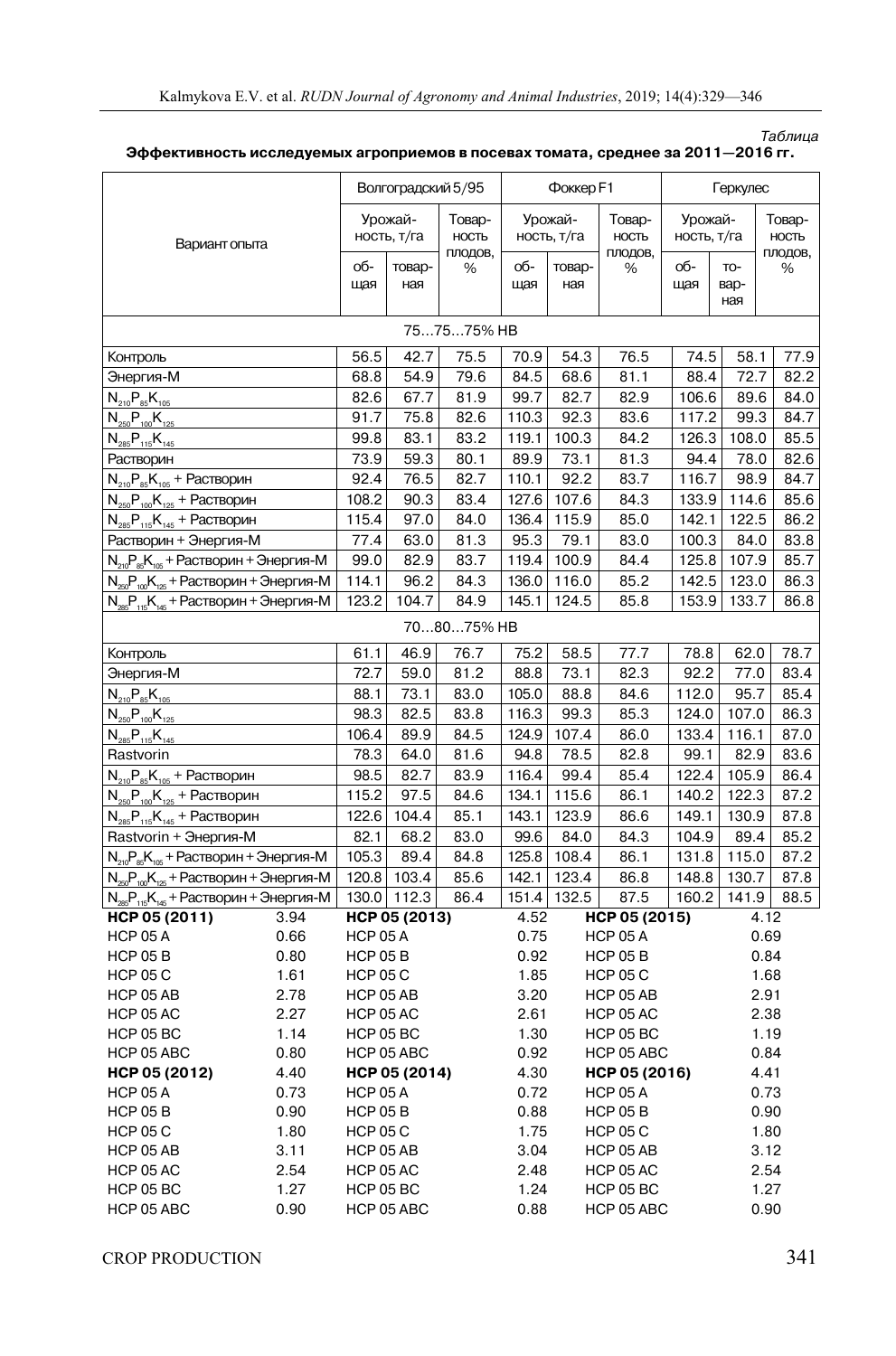Наиболее низкое содержание аскорбиновой кислоты (0,53…0,56% — при постоянном режиме орошения; 0,56% — при дифференцированном режиме орошения) было отмечено у плодов с неудобренных делянок, соответственно по сортам и гибридам. На всех вариантах, где вносилось минеральное удобрение под планируемые уровни урожайности 110, 130, 150 т/га, кислотность плодов была в пределах 0,61…0,64% на сорте-стандарте Волгоградский 5/95 при постоянном режиме орошения, 0,63…0,65% — при дифференциации поливной воды по периодам роста.

В силу своих биологических особенностей гибрид Фоккер  $F_1$ и сорт Геркулес накапливали меньшее количество кислоты в плодах  $-0.57...0.60\%$  при постоянном режиме орошения. При дифференцированном режиме на гибриде Фоккер  $F_1$ происходило снижение уровня кислоты до 0,61…0,64%, относительно варианта Волгоградский 5/95, а на сорте Геркулес — увеличение до 0,66% при внесении удобрений на планируемую урожайность 150 т/га. Таким образом, усиленный водный и питательный режим почвы оказывал положительное влияние на повышение урожайности с улучшением биохимического состава плодов.

Для производителя наиболее экономически оправданным являлось возделывание томата сорта Геркулес на фоне  $N_{285}P_{115}K_{145}$  + Растворин+Энергия-М. По вариантам достигалась окупаемость производственных затрат в сумме 6,87 рублей дохода.

## **Выводы**

С целью получения высококачественных и гарантированных урожаев томата в условиях неустойчивого увлажнения Нижнего Поволжья в подзоне светло-каштановых почв рекомендуем применять различный режим орошения по фазам вегетации томата (для среднепоздних) — от всходов до цветения — не ниже 70% НВ, от начала цветения до начала плодообразования — 80% НВ, от начала плодоношения до последней уборки — не ниже 75% НВ. Агроэкологическая оценка сортов и гибридов исследуемой культуры отечественной и зарубежной селекции для выращивания в условиях капельного орошения позволяет рекомендовать среднепоздний сорт томата Геркулес, выведенный на Крымской опытно-селекционной станции Всероссийского НИИ растениеводства. При дифференцированном режиме орошения оптимальным питательным режимом является комплексное применение в течение всей вегетации расчетных доз на планируемую урожайность минеральных, водорастворимых удобрений и росторегуляторов (дозы, рекомендуемые по справочнику пестицидов и агрохимикатов) по культуре томат на планируемую урожайность 150 т/га —  $N_{285}P_{115}K_{145}$  + Растворин + Энергия-М.

# **References**

- 1. Soldatenko AV, Razin AF, Pivovarov VF, Shatilov MV, Ivanova MI, Rossinskaya OV, Razin OA. Vegetables in the system of ensuring food security of Russia. *Vegetable crops of Russia*. 2019; (2): 9—15. (In Russ). doi: 10.18619/2072-9146-2019-2-9-15
- 2. Enujeke EC, Emuh FN. Evaluation of some growth and yield indices of five varieties of tomato (Lycopersicon esculentum Mill) in Asaba Area of Delta State, Nigeria. *Global Journal of Bio-Science and Biotechnology*. 2015; 4(1):21—26.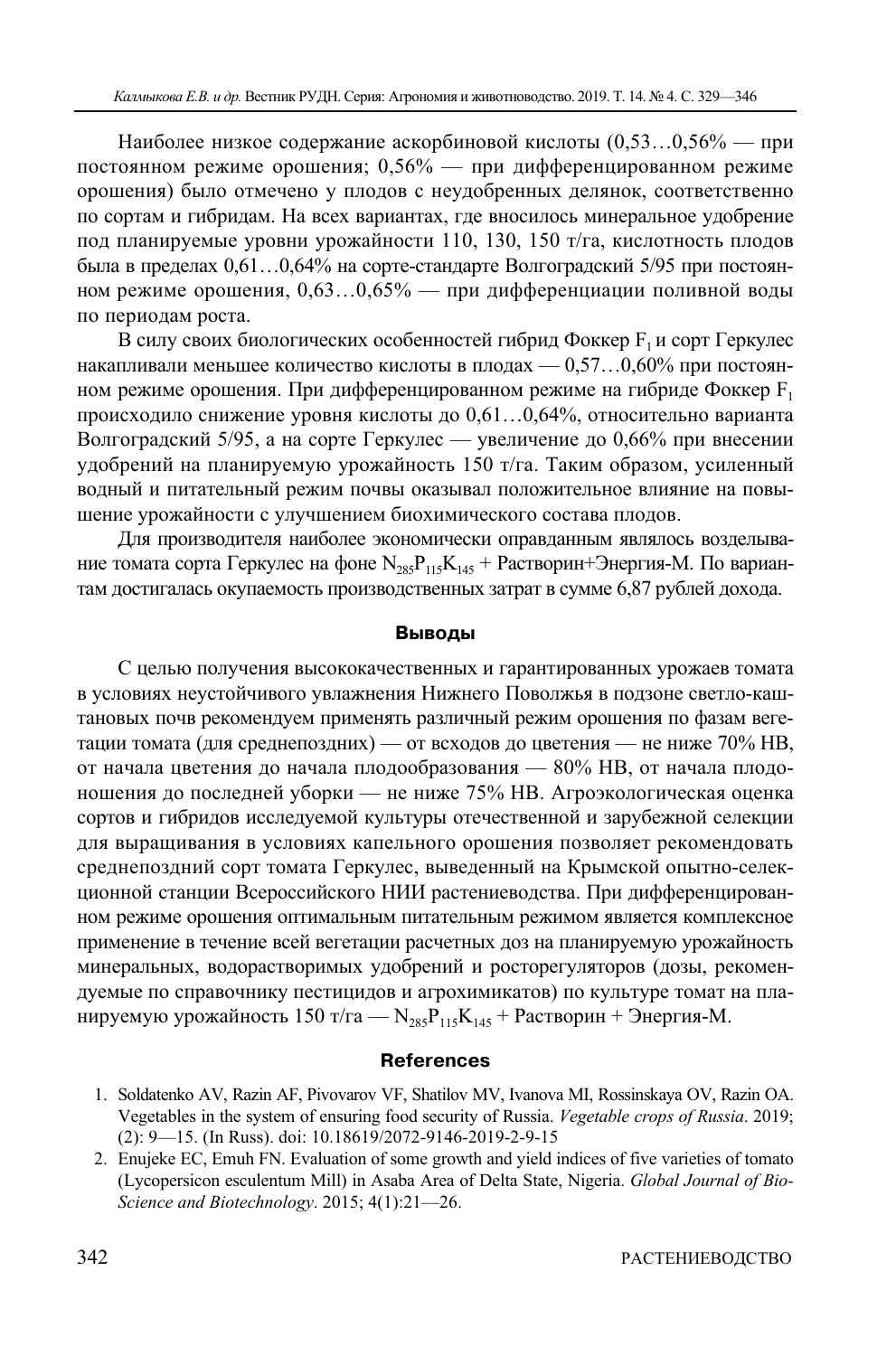- 3. Bolkunov AI. Chemical composition and nutritional value of onions. In: *Prioritetnye napravleniya razvitiya sovremennoi nauki molodykh uchenykh agrariev: Conference proceeding.* Solenoe Zaimishche: Caspian Research Institute of Arid Agriculture Publ.; 2016. p. 257—301. (In Russ).
- 4. Gish RA, Gikalo GS. *Ovoshchevodstvo yuga Rossii* [Vegetable growing in the south of Russia]. Krasnodar: EDVI Publ.; 2012. (In Russ).
- 5. Federal service of state statistics. *Itogi Vserossiiskoi sel'skokhozyaistvennoi perepisi 2016 goda. Zemel'nye resursy i ikh ispol'zovanie* [Results of the 2016 Russian Agricultural Census. Land resources and their use]. 3rd ed. Moscow: Statistika Rossii Publ.; 2018. (In Russ).
- 6. Kalmykova EV, Pleskachev YN, Kalmykova OV, Zvolinsky VP. Influence of macro- and microfertilizers for quality of tomato fruits. *Proceedings of Nizhnevolzskiy agrouniversity complex: science and higher vocational education.* 2019; (1):32—41. (In Russ). doi: 10.32786/2071- 9485-2019-01-3
- 7. Tyutyuma NV, Solodovnikov AP, Mukhortova TV, Kudryashova NI. Determination of the optimum mode of irrigation and the level of mineral nutrition of hybrids of tomatoes of Russian breeding in the conditions of the north of the Astrakhan region. *The Agrarian scientific journal.* 2017; (8):32—38. (In Russ).
- 8. Petrov NY, Kalmykova EV, Ubushaeva SV, Batyrov VA. Influence of agrotechnic means on growth, development and productivity of tomato under the conditions of the Lower Volga region. *Proceedings of Nizhnevolzskiy agrouniversity complex: science and higher vocational education*. 2017;(2):118—125. (In Russ).
- 9. Soldatenko AV, Pivovarov VF, Razin AF, Shatilov MV, Razin OA, Rossinskaya OV, Bashkirov OV. Problems of production of competitive vegetable products. *Vegetable crops of Russia*. 2019; (1):3—7. (In Russ). doi: 10.18619/2072-9146-2019-1-3-7
- 10. Kurbanov SA, Magomedova DS, Dzhambulatova AZ. Tomatoes irrigation methods on meadow chestnut soils in the Republic of Dagestan. *Scientific Life*. 2019; (2):6—13. (In Russ).
- 11. Chauhan SA, Patel NB, Mehta DR, Patel JB, Zalaishita M, Vaja AD. Effect of plant growth regulators on seed yield and its parameters of tomato (Lycopersicon esculentum L). *International Journal of Agriculture Sciences.* 2017; 9(8):3906—3909.
- 12. Akand MH, Mazed HEMK, Islam MA, Pulok MAI, Chowdhury MHN, Moonmoon JF. Growth and yield of tomato (Lycopersicon esculentum Mill.) as influenced by different level of gibberellic acid application. *Int J of Appl Res.* 2015; 1(3):71—74.
- 13. Bairambekov SB, Korneva OG, Polyakova EV, Gulyaeva GV, Sokolov AS. Agricultural and chemical methods of weeds control in the vegetable crop rotation link. *Ecology, Environment and Conservation*. 2017; 23(3):1684—1690.
- 14. Sokolov AS, Bayrambekov SB, Sokolova GF. Influence of soil dressing, fertilizers, herbicides upon pollution and yeilds of vegetable cultures in sawing turnover. *Advances in current natural sciences*. 2018; (8):78—84. (In Russ).
- 15. Komarov VN, Kiseleva NN, Vorontsova AI. The use of technological methods of tomato cultivation under drip irrigation. In: *Melioratsiya i problemy vosstanovleniya sel''skogo khozyaistva v Rossii: Conference proceeding*. Moscow: Pryanishnikov Russian Research Institute of Agrochemistry Publ.; 2013. p. 163—166. (In Russ).
- 16. Gaplaev MS. Development of vegetable growing in Chechen Republic: state and prospects. *Potato and vegetables*. 2015; (8):2. (In Russ).
- 17. Gerszberg A, Katarzyna HK, Kowalczyk T, Kononowicz AK. Tomato (Solanum lycopersicum L.) in the service of biotechnology. *Plant Cell Tiss Organ Cult*. 2015; 120(3):881—902. doi: 10.1007/s11240-014-0664-4
- 18. Belik VF. (ed.) *Metodika opytnogo dela v ovoshchevodstve i bakhchevodstve* [Methodology of experimental work in vegetable and melon growing]. Moscow: Agropromizdat Publ.; 1992. (In Russ).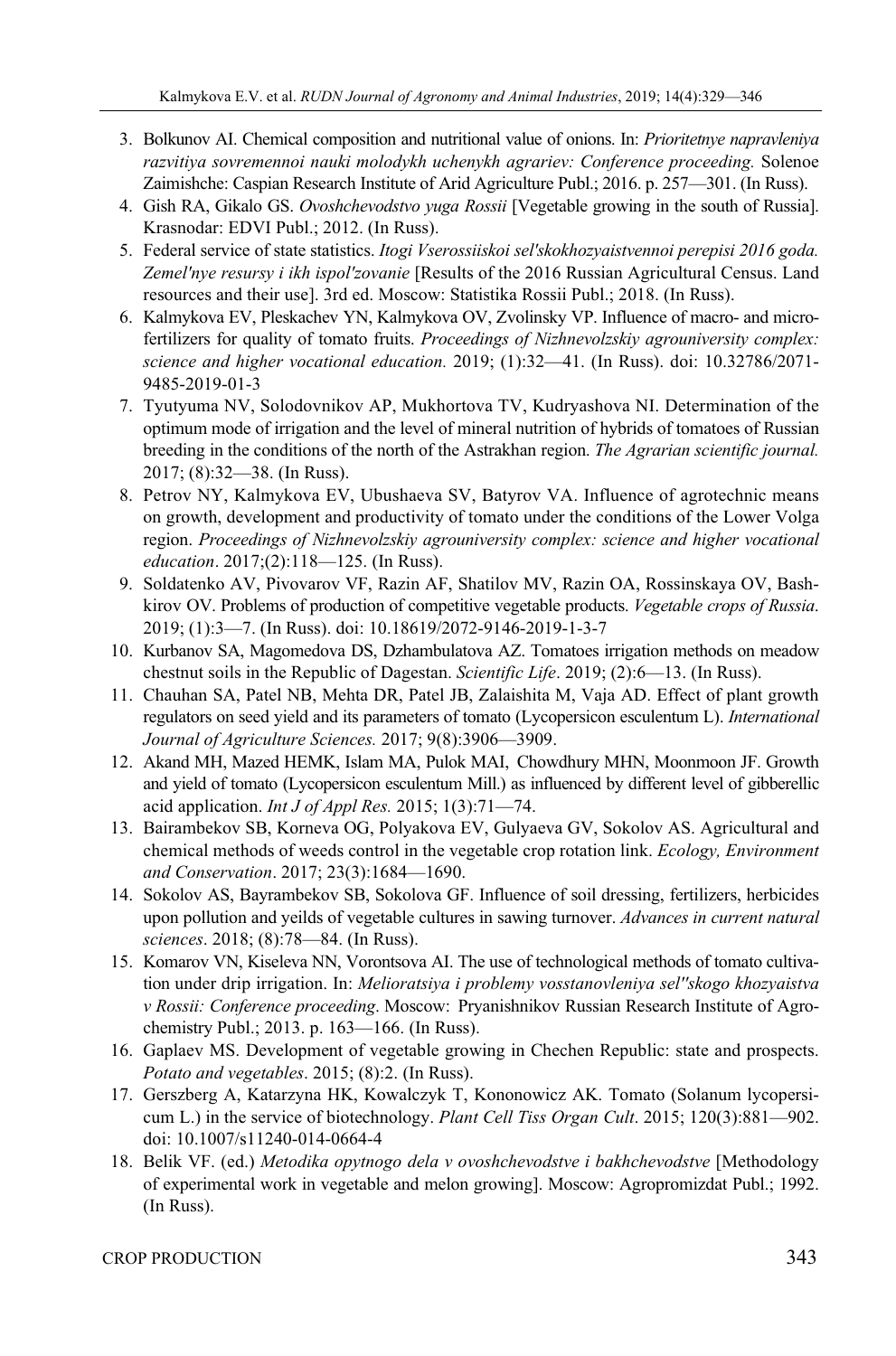- 19. Dospekhov BA. *Metodika polevogo opyta* [Methodology of field experience]. Moscow: Al'yans Publ.; 2011. (In Russ).
- 20. Druzhkin AF, Lyashenko ZD, Panina MA. *Osnovy nauchnykh issledovanii v agronomii. Chast' 2*. [Fundamentals of scientific research in agronomy. Part 2]. Saratov: Biometriya Publ.; 2009. (In Russ).
- 21. Terpelets VI, Slyusarev VN. *Agrofizicheskie i agrokhimicheskie metody issledovaniya pochv*  [Agrophysical and agrochemical methods of soil research]. Krasnodar: KubSAU Publ.; 2016. (In Russ).
- 22. Federal Agency for Technical Regulation and Metrology (Rosstandart). GOST 26107—84. *Metody opredeleniya obshchego azota* [Methods for determination of total nitrogen]. Moscow; 1984. (In Russ).
- 23. *Metodicheskie ukazaniya po opredeleniyu shchelochnogidrolizuemogo azota v pochve po metodu Kornfilda* [Guidelines for determination of alkaline hydrolyzable nitrogen in soil by Kornfield method]. Moscow: Ministry of Agriculture of the USSR Publ.; 1985. (In Russ).
- 24. Federal Agency for Technical Regulation and Metrology (Rosstandart). GOST 26205—91. *Pochvy. Opredelenie podvizhnykh form fosfora i kaliya po metodu Machigina v modifikatsii TsINAO* [The soil. Determination of mobile forms of phosphorus and potassium according to Machigin method in the modification of TsINAO]. Moscow; 1991. (In Russ).

## **Библиографический список**

- 1. *Солдатенко А.В., Разин А.Ф., Пивоваров В.Ф., Шатилов М.В., Иванова М.И., Россинская О.В., Разин О.А.* Овощи в системе обеспечения продовольственной безопасности России // Овощи России. 2019. № 2. С. 9—15. doi: 10.18619/2072-9146-2019-2-9-15
- 2. *Enujeke E.C., Emuh F.N.* Evaluation of some growth and yield indices of five varieties of tomato (Lycopersicon esculentum Mill.) in Asaba Area of Delta State, Nigeria // Global Journal of Bio-Science and Biotechnology. 2015. Vol. 4. № 1. P. 21—26.
- 3. *Болкунов А.И.* Химический состав и пищевая ценность лука репчатого // Приоритетные направления развития современной науки молодых ученых аграриев. 2016. С. 257—301.
- 4. *Гиш Р.А., Гикало Г.С.* Овощеводство юга России. Краснодар: ЭДВИ, 2012. 632 с.
- 5. Итоги Всероссийской сельскохозяйственной переписи 2016 года. Земельные ресурсы и их использование / Федеральная служба гос. статистики. М.: НИЦ «Статистика России», 2018. Т. 3. 307 с.
- 6. *Калмыкова Е.В., Плескачев Ю.Н., Калмыкова О.В., Зволинский В.П.* Влияние макро- и микроудобрений на качество плодов томата // Известия Нижневолжского агроуниверситетского комплекса: Наука и высшее профессиональное образование. 2019. № 1. С. 32—41. doi: 10.32786/2071-9485-2019-01-3
- 7. *Тютюма Н.В., Солодовников А.П., Мухортова Т.В., Кудряшова Н.И.* Определение оптимального режима орошения и уровня минерального питания гибридов томатов российской селекции в условиях севера Астраханской области // Аграрный научный журнал. 2017. № 8. С. 32—38.
- 8. *Петров Н.Ю., Калмыкова Е.В., Убушаева С.В., Батыров В.А.* Влияние агротехнических приемов на рост, развитие и продуктивность томата в условиях Нижнего Поволжья // Известия Нижневолжского агроуниверситетского комплекса: Наука и высшее профессиональное образование. 2017. № 2 (46). С. 118—125.
- 9. *Солдатенко А.В., Пивоваров В.Ф., Разин А.Ф., Шатилов М.В., Разин О.А., Россинская О.В., Башкиров О.В.* Проблемы производства конкурентной овощной продукции // Овощи России. 2019. № 1. С. 3—7. doi: 10.18619/2072-9146-2019-1-3-7
- 10. *Курбанов С.А., Магомедова Д.С., Джамбулатова А.З.* Способы орошения томатов на лугово-каштановых почвах Республики Дагестана // Научная жизнь. 2019. № 2. С. 6—13.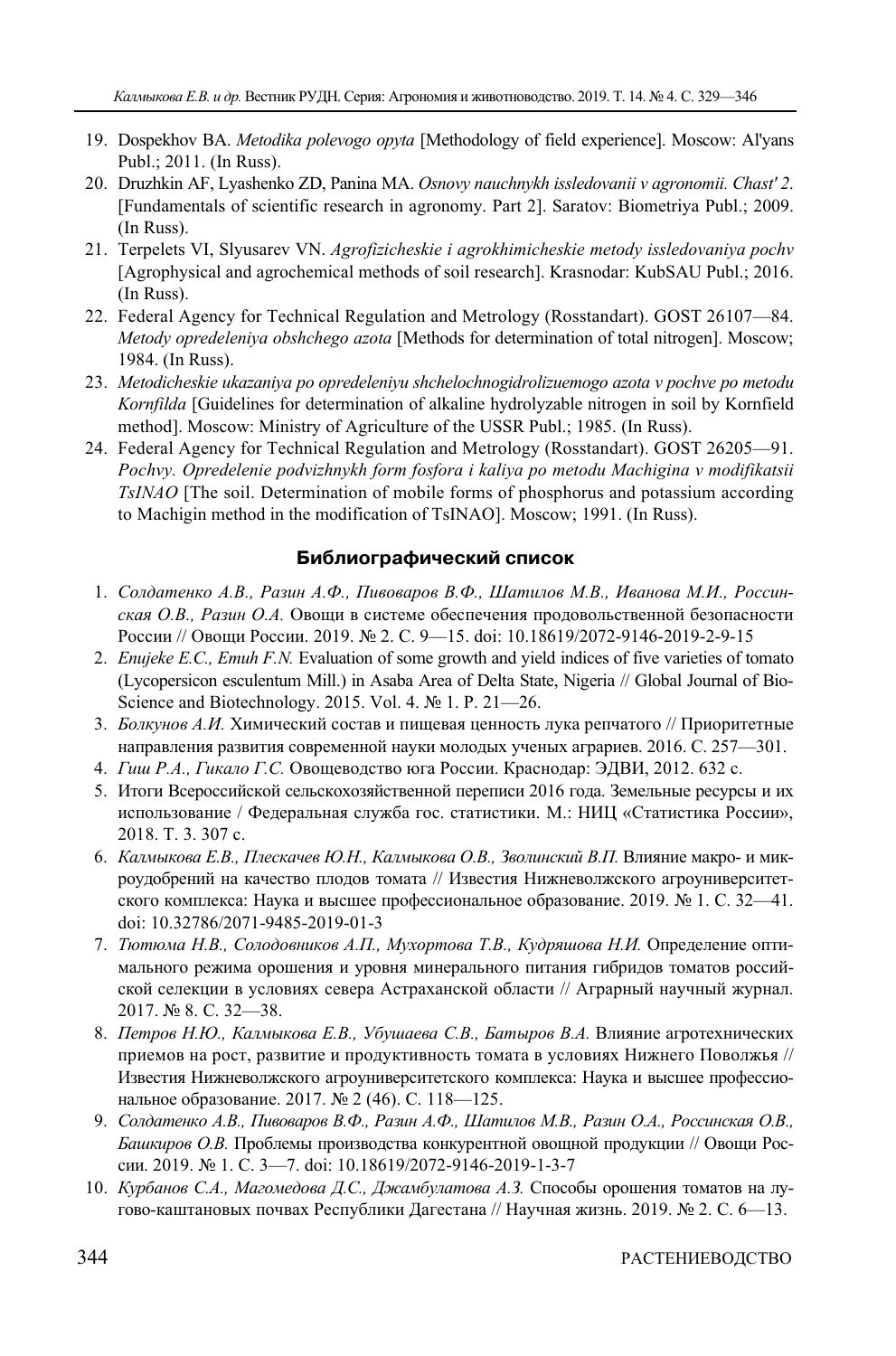- 11. *Chauhan S.A., Patel N.B., Mehta D.R., Patel J. B., Zalaishita M., Vaja A.D.* Effect of plant growth regulators on seed yield and its parameters of tomato (Lycopersicon esculentum L) // Int. J. of Agric. Sci. 2017. Vol. 9. № 8. P. 3906—3909.
- 12. *Akand M.H., Mazed H.E.M.K., Islam M.A., Pulok M.A.I., Chowdhury M.H.N., Moonmoon J.F.*  Growth and yield of tomato (Lycopersicon esculentum Mill.) As influenced by different level of gibberellic acid application // Int. J. of Appl. Res. 2015. Vol. 1. № 3. P. 71—74.
- 13. *Bairambekov Sh.B., Korneva O.G., Polyakova E.V., Gulyaeva G.V., Sokolov A.S.* Аgrotechnical and chemical methods of weeds control in the vegetable crop rotation link // Ecology, Environment and Conservation. Vol. 23 № 3. 2017. P. 1684—1690.
- 14. *Соколов А.С., Байрамбеков Ш.Б., Соколова Г.Ф.* Влияние обработки почвы удобрений, гербицидов на засоренность и урожайность овощных культур в севообороте // Успехи современного естествознания. 2018. № 8. С. 78—84.
- 15. *Комаров В.Н., Киселева Н.Н., Воронцова А.И.* Применение технологических приемов возделывания томата при капельном орошении // Мелиорация и проблемы восстановления сельского хозяйства России. 2013. С. 163—166.
- 16. *Гаплаев М.Ш*. Состояние и перспективы развития овощеводства в Чеченской Республике // Картофель и овощи. 2015. № 8. С. 2.
- 17. *Gerszberg A., Katarzyna H.K., Kowalczyk T., Kononowicz A.K.* Tomato (Solanum lycopersicum L.) in the service of biotechnology // Plant Cell Tiss Organ Cult. 2015. Vol. 120. № 3. P. 881—902. doi: 10.1007/s11240-014-0664-4
- 18. Методика опытного дела в овощеводстве и бахчеводстве / под ред. В.Ф. Белика. М.: Агропромиздат, 1992. 319 с.
- 19. *Доспехов Б.А.* Методика полевого опыта. М.: Альянс, 2011. 352 с.
- 20. *Дружкин А.Ф., Ляшенко З.Д., Панина М.А.* Основы научных исследований в агрономии. Часть 2: Биометрия. Саратов, 2009. 70 с.
- 21. *Терпелец В.И., Слюсарев В.Н.* Агрофизические и агрохимические методы исследования почв. Краснодар: КубГАУ, 2016. 65 с.
- 22. ГОСТ 26107—84. Методы определения общего азота. М., 1984.
- 23. Методические указания по определению щелочногидролизуемого азота в почве по методу Корнфилда. М.: МСХ СССР, 1985. 9 с.
- 24. ГОСТ 26205—91. Почвы. Определение подвижных форм фосфора и калия по методу Мачигина в модификации ЦИНАО. М., 1991.

# **About the authors:**

*Kalmykova Elena Vladimirovna* — Candidate of Agricultural Sciences, Researcher, Department of Irrigation Reclamation, Laboratory for Modeling Irrigation Technologies, Russian Research Institute of Irrigated Agriculture, 9, Timiryazeva st., Volgograd, Russian Federation, 400002; e-mail: kalmykova.elena-1111@yandex.ru

*Novikov Aleksey Andreevich* — Candidate of Agricultural Sciences, Russian Research Institute of Irrigated Agriculture, 9, Timiryazeva st., Volgograd, Russian Federation, 400002; e-mail: novikov@riagro.ru

*Petrov Nikolay Yuryevich* — Doctor of Agricultural Sciences, Professor, Department of Technology for Storage and Processing of Agricultural Raw Materials and Public Food, Volgograd State Agrarian University, 26, Universitetsky Prospect, Volgograd, Russian Federation, 400002; e-mail: npetrov60@list.ru

*Kalmykova Olga Vladimirovna* — Candidate of Agricultural Sciences, Associate Professor, Department of Technology for Storage and Processing of Agricultural Raw Materials and Public Food, Volgograd State Agrarian University, 26, Universitetsky Prospect, Volgograd, Russian Federation, 400002; e-mail: lelya.kalm.90@mail.ru